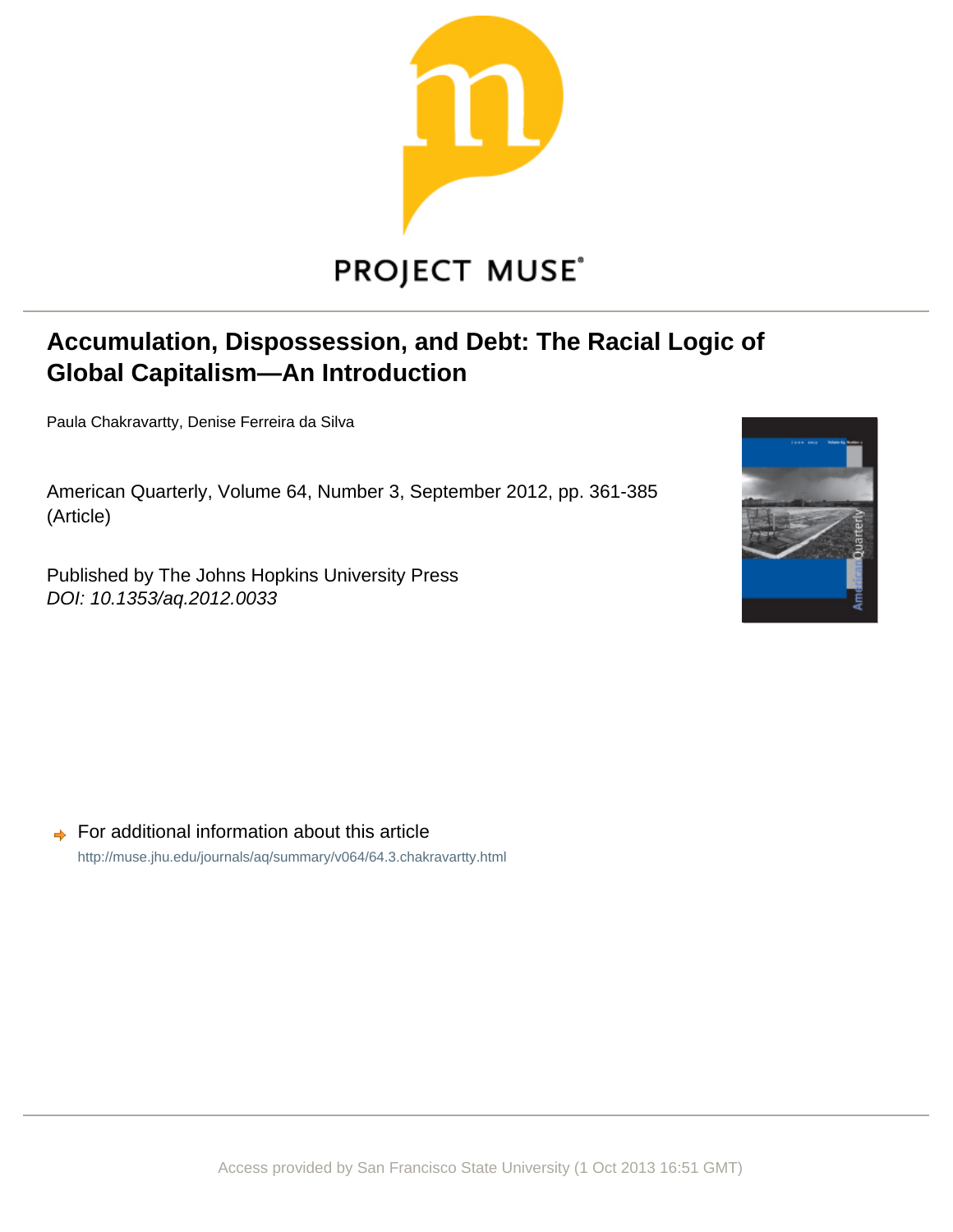### **Accumulation, Dispossession, and Debt: The Racial Logic of Global Capitalism—An Introduction**

*Paula Chakravartty and Denise Ferreira da Silva*

I could feel the knife in my hand, still slippery with perspiration. A Slave was a slave. Anything could be done to her. And Rufus was Rufus—erratic, alternately generous and vicious. I could accept him as my ancestor, my younger brother, my friend, but not as my master, and not as my lover . . .

. . .

I pulled the knife free of him somehow, raised it, and brought it down again into his back.

This time he only grunted. He collapsed across me, somehow still alive, still holding my arm.

. . .

Something harder and stronger than Rufus's hand clamped down on my arm, squeezing it, stiffening it, pressing into it—painlessly, at first—melting into it, meshing with it as though somehow my arm were being absorbed into something. Something cold and nonliving.

Something . . . paint, plaster, wood—a wall. The wall of my living room. I was back home—in my own house, in my own time. But I was still caught somehow, joined to the wall as though my arm were growing out of it—or growing into it. . . . I looked at the spot where flesh joined with plaster, stared at it uncomprehending. I was the exact spot Rufus's finger had grasped.

I pulled my arm toward me, pulled hard.

And suddenly, there was an avalanche of pain, red impossible agony! And I screamed and screamed.

—Octavia Butler, *Kindred*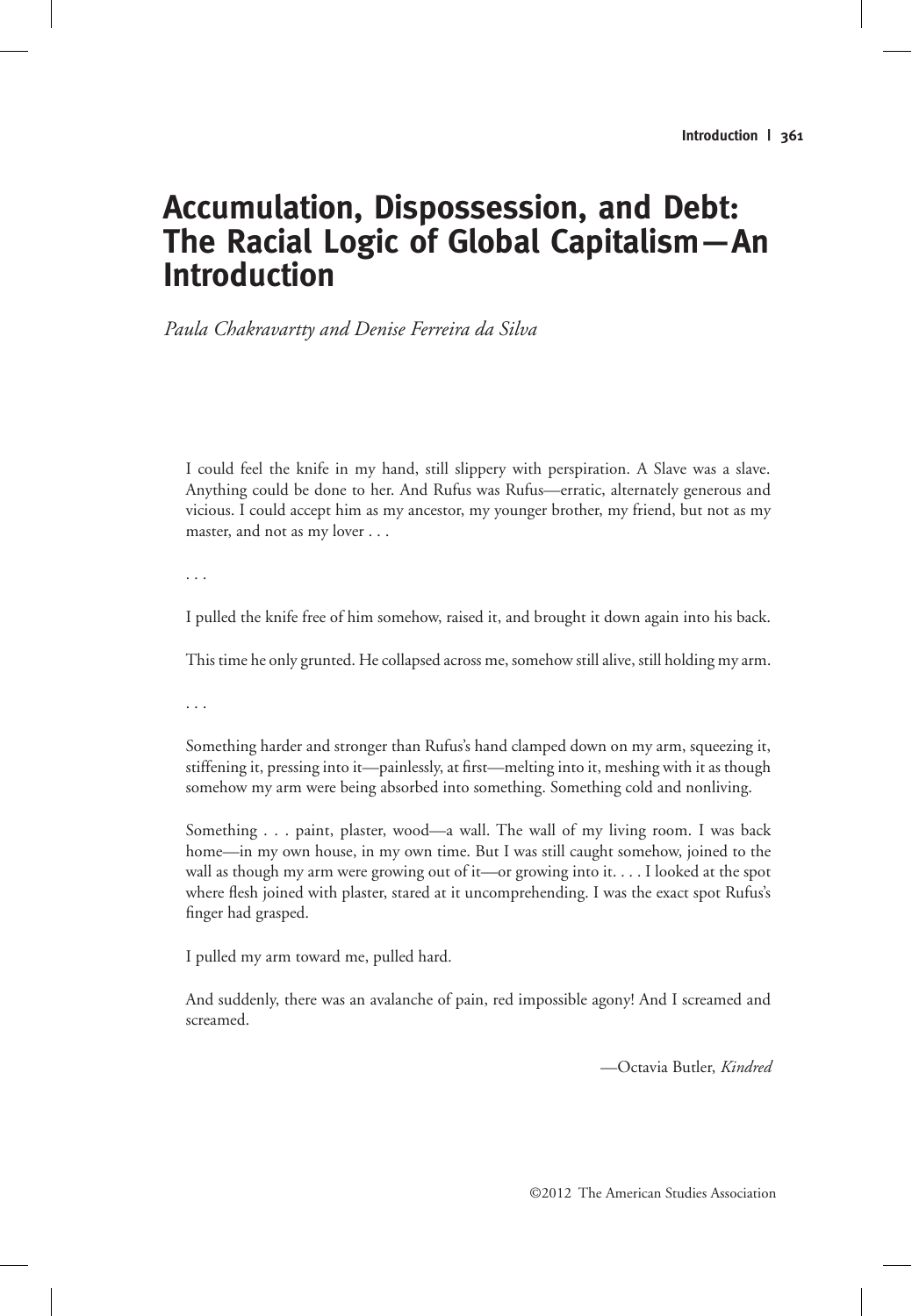The uses are unsettling hybrid structures. A house is, in all its figurings, always *thing, domain*, and *meaning—home, dwelling*, and *property*; *shelter, lodging*, and *equity; roof; protection*, and *aspiration—oikos*, always *thing*, *domain*, and *meaning*—*home*, *dwelling*, and *property*; *shelter*, *lodging*, and *equity*; *roof*, *protection*, and *aspiration*—*oikos*, that is, house, household, and home. A house is a juridical-economic-moral entity that, as *property*, has material (as asset), political (as dominium), and symbolic (as shelter) value. Houses, as such, refer to the three main axes of modern thought: the economic, the juridical, and the ethical, which are, as one would expect, the registers of the modern subject. It is, in fact, impossible to exaggerate the significance of individual (private) property in representations of modernity.1 No wonder, in *Kindred*, Octavia Butler chose to signal the end of Dana's incomprehensible task—her travels to antebellum Maryland to save her white ancestor, Rufus, whenever his life was in danger—with her losing part of her arm (at the "exact spot Rufus's fingers had grasped") stuck in the wall of her house. A "red impossible agony" marked the end of her forced journeys, reminding Dana that whenever summoned by Rufus she could either kill him or let him die. Since her charge was to keep him alive, the only choice she ever had was never hers to make. Having made the choice, she finally realized that, as his descendant, she had a *debt* to Rufus, expressed as the *obligation* to keep him alive. Failing to meet this obligation, killing him or letting him die, tantamount to refusing the *debt*, and with it the *relationship*, as it did, would result in punishment of the worst kind for Dana.

Failing to pay a mortgage, the notorious subprime loan, charged interest rates far in excess of those offered to "prime borrowers," "high-risk borrowers," like Dana, also owe a *debt* that exceeds the legitimacy of both the law (contract) and morality (obligation). References to law and morality, expectedly, prevail in condemnations of those served with "subprime" loans, who are construed as intellectually (illiterate) and morally (greedy) unfit if measured against any existing descriptors of the modern economic subject: the (liberal) rational self-interested, the (historical-materialist) productive-creative laborer, and the (neoliberal) obligation-bound debtor/creditor. The "immanent risk of foreclosure" and ultimately loss of home for millions in the United States overwhelmingly affected Black and Latino/a borrowers and communities. Lacking property and stocks passed down through generations and burdened by greater reliance on consumer credit, Black and Latino/a borrowers were less able to weather the sudden decline in home values.<sup>2</sup> Foregrounding their predicament, the incomprehensible task of affording the consequences of not-paying what the lenders knew were unpayable debts allows questions that challenge the assumption that the failure to meet an obligation should necessarily lead to punishment when the lender's profits are secured by betting and spreading the risk globally, *against* the "high-risk" borrower.<sup>3</sup>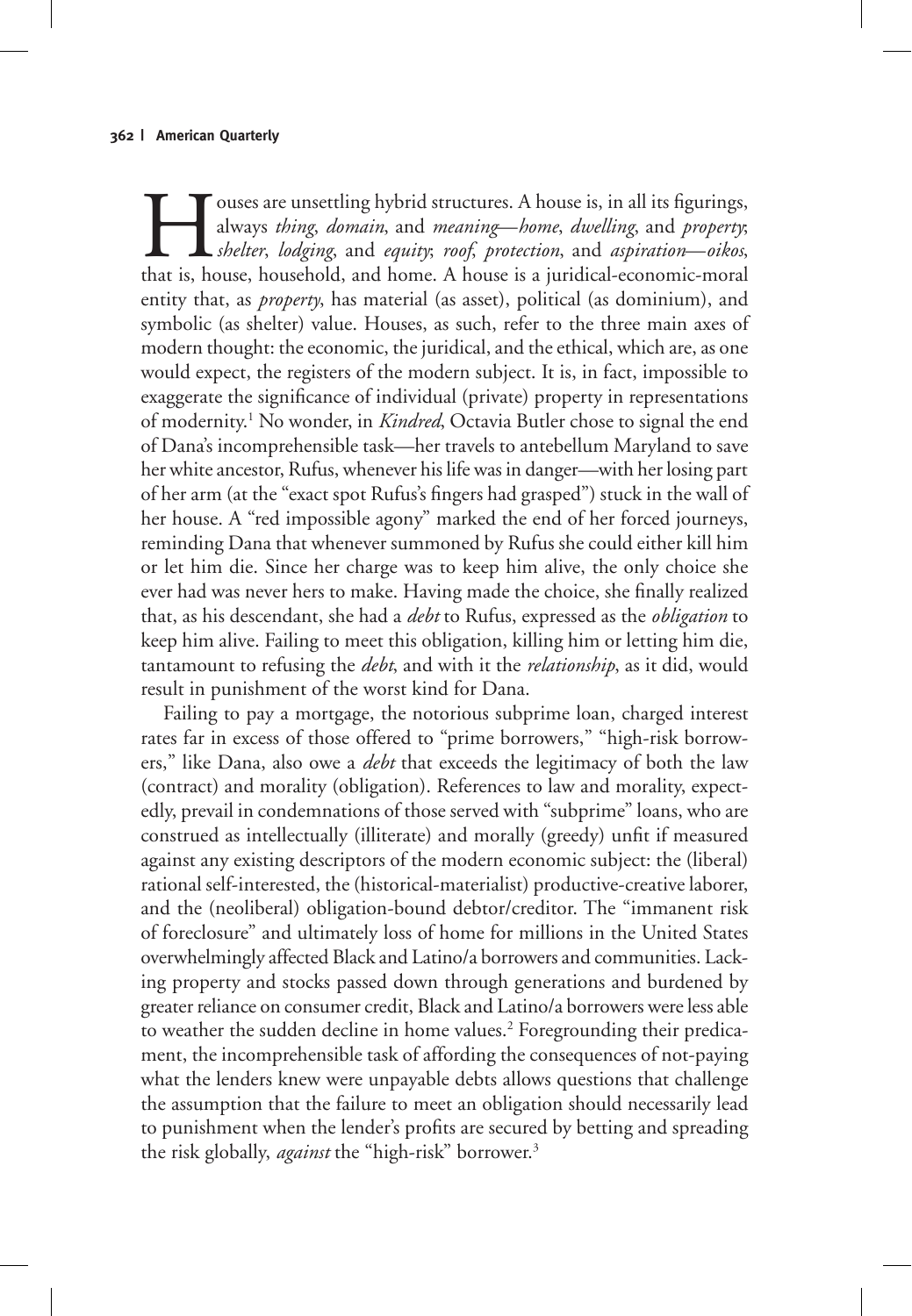In considering the unpayable debts as a trigger for the current financial crisis, this special issue highlights the racial and colonial logic of global capitalism. Since the late 1980s and early 1990s, Ulrich Beck, Anthony Giddens, Roland Robertson, and other early theorists of globalization have called attention to the significance of risk.<sup>4</sup> Few of these scholars, however, anticipated that racial/cultural difference, as an element of representation, would enter into risk calculations in the ways it did during the boom phase of the housing market. Moreover, subsequent research on the "circulation of risk," shifting the analytic focus away from the postindustrial North, revealed that "unregulated flows of capital are engendering a turbulence that is undermining the lives of even peoples who inhabit territories incomparably distant and different from the landscapes of metropolitan capital."5 Nor did this scholarship anticipate that the state—the nation-state most theorists saw disappearing, engulfed by a global political entity to come—would play such a pivotal role in creating the institutional conditions to test these risk calculations.

Given the public outrage against the unjust "socialization of loss" extracted by investment banks, it is difficult to see the bailout of Wall Street as anything other than a massive debt forgiveness scheme for those at the "top of the guilt [profit] hierarchy" for the current crisis.<sup>6</sup> Why then should the holders of the "subprime mortgage" pay the exorbitant interest rates attached to their loans? Why should the economically dispossessed be expected to take on the risk assumed by those who, enabled by the privatization of public housing and the deregulation of financial markets, bet against them? Why should they pay for those who bet on the "truth" of prevailing constructions of Blacks' and Latino/as' racial (moral and intellectual) traits, on the certainty that they lack in "creditworthiness" and are "untrustworthy" debtors? Questioning and challenging the moral grammar of neoliberal debt management can be traced back to civil disobedience and calls for a "debt jubilee" for structurally adjusted Africa a decade before the current crisis, and were foreshadowed in Argentina's unprecedented sovereign default in 2001 paving the way for the "unthinkable" possible exit of Greece from the eurozone in 2012.<sup>7</sup> "Millennial capitalism," where wealth is generated "purely through exchange . . . as if entirely independent of human manufacture," has unleashed debtors' revolts in many forms.<sup>8</sup> In the global South, the last three decades have seen an upsurge of what the anthropologist Janet Roitman has called "fiscal disobedience," from food and price riots, tax revolts, boycotts, farmer suicides and protests, organized and spontaneous opposition to high-interest microfinance loans—which set powerful precedents for the kinds of anti-austerity uprisings and movements that we see in Europe and North America today.9 This special issue reads the subprime crisis as a "relative" of crises that transformed the political economic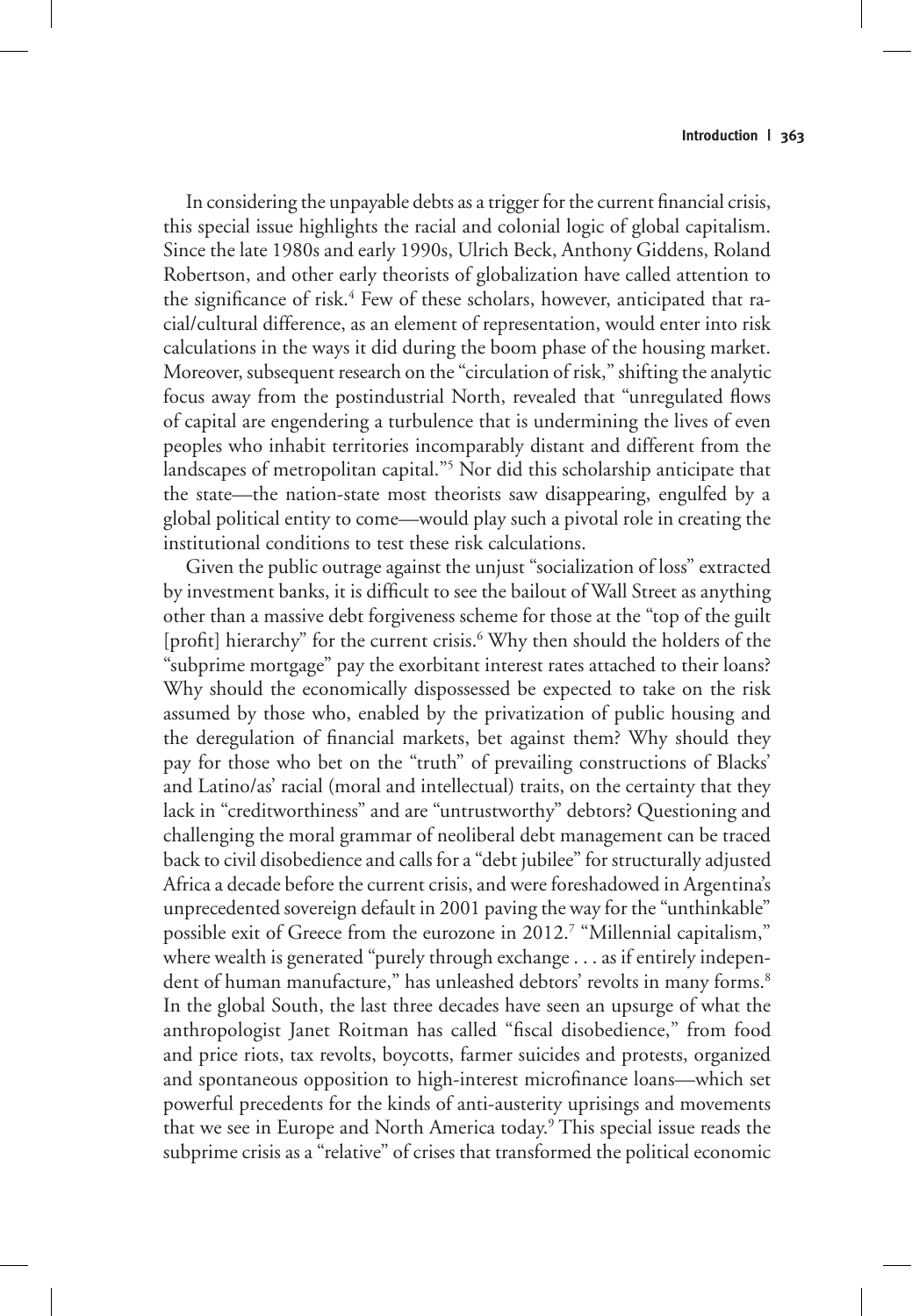horizons of Africa, Asia, and Latin America in the 1980s and 1990s. We hope to highlight these resonances approximating national and global responses to the logic of neoliberalism to profit from calculated "mistakes" (like lending money to persons and nations precisely because they would *not* be able to pay it back) and read the subprime crisis through a dual lens of race and empire.

American studies as a field has housed scholars interested in the relationship between the architectures of U.S. Empire and the apparatuses of social (racial-ethnic, class, and gender-sexual) subjugation.10 The global financial crisis cannot but compel us to further this exploration. In putting together this special issue, we posed the following question: How could the predatory targeting of economically dispossessed communities and the subsequent bailout of the nation's largest investment banks, instantly and volubly, be recast as a problem *caused* by the racial other ("illegal immigrants" and "state-dependent minorities")?<sup>11</sup> Beyond the immediate politics of blame, our interest is in situating the *racial* moment of the financial crisis in the last three decades of neoliberal backlash waged across the *postcolonial* (global) South. As a starting point for our discussion we assume that these recent histories are themselves embedded in the colonial and racial matrix of capitalist accumulation of land (conquest and settlement), exploitation of labor (slavery, indentured labor, forced migration), appropriation of resources, and ultimately the very meaning of debt in what Walter Mignolo calls the "modern/colonial world system."12

We begin to frame an answer to our question by considering how this unpayable debt marks the particular operation of postcolonial/racial subjugation, one that shows how the state continues to play a crucial role ensuring the health of global capitalism. In this sense, we argue that the term *subprime mortgage* has become a racial signifier in the current debate about the causes and fixes for a capitalism in crisis. Here, our argument resonates with Ananya Roy's compelling point that microfinance loans "targeting" poor women in remote villages and urban peripheries are the "new subprime frontier of millennial capitalism." As with high-risk mortgages, these are "instruments of financial inclusion and instances of exploitative, even predatory, lending." For Roy, the contradictory premise is that the "subprime marks the limits of the democratization of capital," in this case the tenuous promise of a "pro-market pro-poor" fix to the problem of unequal neoliberal development.<sup>13</sup> Similarly, we read the "subprime" as a racial/postcolonial, moral and economic referent, which resolves past and present modalities and moments of economic expropriation into *natural* attributes of the "others of Europe." With this, we seek to dissolve the subprime signifier of 2008 as the latest in a succession of historic processes of what David Harvey identifies as "accumulation by dispossession."14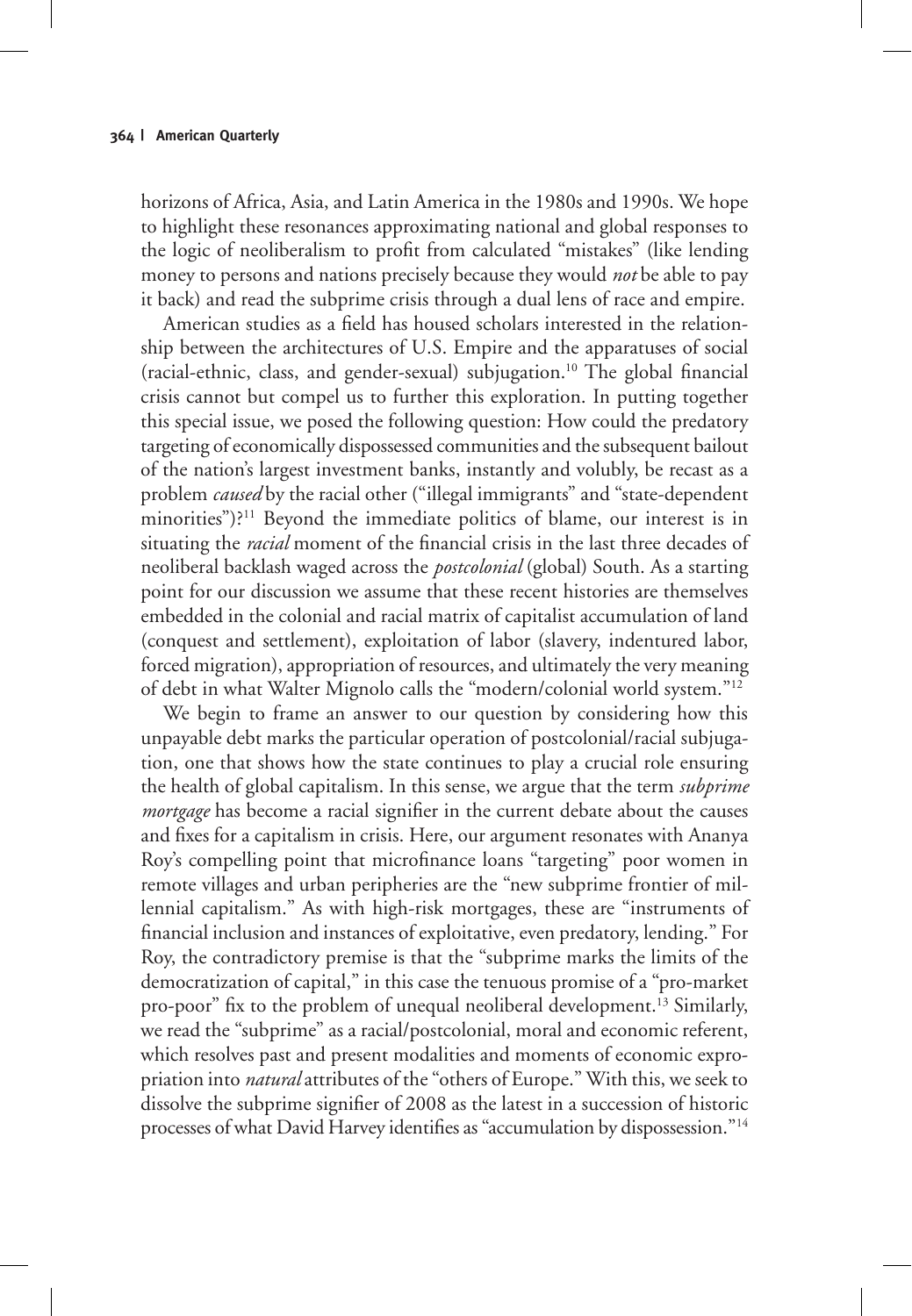Naming the global crisis the "subprime crisis," the dominant voices across the U.S. media did more than merely reproduce the conservative mantra that blames Blacks and Latino/a immigrants for all the evils that befall the nation. In the remainder of the introduction, we highlight how the subprime crisis facilitated this exacting of profits from *places* and *persons* produced as unsuitable economic subjects. We do so by shifting the focus on to how conquest and slavery, along with the postcolonial apparatus of raciality, produce places and persons marked by a debt that—like Dana's to her slave-owner ancestor—cannot be settled even with death.

In the next section, we foreground a racial/postcolonial analysis of the crisis in relation to a brief overview of the works of two critical scholars: David Harvey and David Graeber. Framing the discussion of the subprime crisis in terms of how it represents a moment of racial/colonial—that is, postcolonial—subjugation characteristic of a new configuration of the state/empire and market axis, the second section of the introduction provides a historical overview of the current moment of crisis. In the final section, we show how the essays assembled in the special issue interrogate the "official story" of the crisis across three interrelated dimensions. The first set of essays locates the current moment of crisis both temporally and spatially, drawing connections to previous moments of debt, austerity, and resistance in response to U.S.-led neoliberal transformations both at "home" and abroad. Reading literary and media texts, the second set of essays targets more directly the political-symbolic (discursive, ideological, and cultural) realms, and describes how the naming of the crisis "subprime" refigures old and new mechanisms of writing of the racial subaltern as *naturally* (morally and intellectually) unable to thrive in the modern capitalist configurations built by Europeans and their descendants everywhere. Finally, the third set of essays focuses on how economically dispossessed Blacks and Latino/as, living in urban United States, now exist in a racial architecture in which postracial discourse and neoliberal practices combine to exact even more profit from the very penury resulting from the expropriation unleashed in previous moments and modalities of racial and colonial subjugation.

### **Dispossession and Debt: The Racial Logic of Global Financial Capitalism**

In his account of the global financial crisis, *The Enigma of Capital*, David Harvey recalls that the early wave of foreclosures did not cause much alarm because "the people affected were low income, mainly African American and immigrant (Hispanics) or women single-headed households."15 Panic began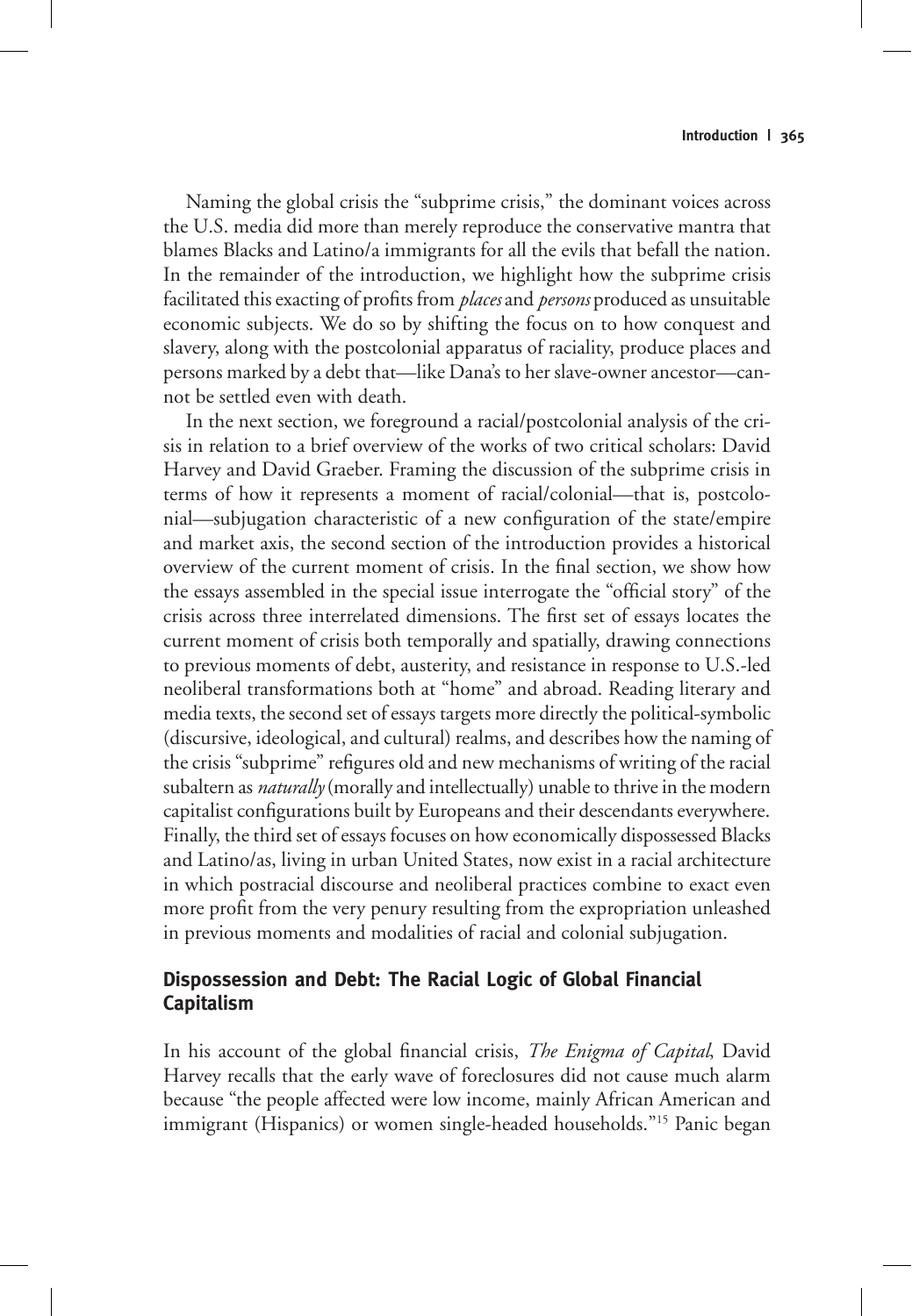to spread when foreclosures hit "white middle-class" households in 2007, and it was only in September 2008 when Lehman Brothers declared bankruptcy that the crisis became official, its demise caused by "the mountain of 'toxic' mortgage-backed securities held by banks or marketed to unsuspecting investors all around the world. Everyone had acted as if property prices could rise forever."16 Many of the essays assembled in this special issue draw from Harvey's generative concept of "accumulation by dispossession" to describe the workings of contemporary U.S. capitalist empire. Here we are engaging with Harvey's arguments because of its significance in current critiques of race and empire. However, when designing this introduction, and considering the contributions as a unified intervention in both American studies and critical racial and ethnic studies, we were left with a question: if, as scholars in these fields recognize, colonial, racial and imperial modalities of power include very efficient mechanisms of expropriation (of land, resources, and labor) what is left to be dispossessed in this new moment of (accumulation by) dispossession? How is it that they are rendered expropriatable anew?

In *The New Imperialism* Harvey provides a gripping analysis of the world after 9/11, where the combined wars in Afghanistan and Iraq, he argues, mark a new phase of U.S. imperial domination. For Harvey, "accumulation by dispossession" describes this new imperial moment, where primitive accumulation (forced extraction and privatization of the commons) has become a more dominant feature of neoliberal globalization as opposed to expanded reproduction (economic growth where workers are incorporated as consumers). He argues that in addition to the "appropriation and cooptation of pre-existing cultural and social achievements as well as confrontation of supersession,"17 "primitive accumulation" and its new guise "accumulation by dispossession" are contingent on the (state-sanctioned) use of force with the effect of reconstituting the power of global elites against the diminished capacity of organized labor worldwide. Drawing on Hannah Arendt's liberal critique of imperialism, Harvey argues that the very constitution of neoliberal globalization can be seen as a process of acquisition of "new territories"—either through national or regional financial crises. Explaining the current crisis in *The Enigma of Capital*, Harvey points to the squeezing of variable capital (wages) for the vast majority of U.S. workers: "Household debt skyrocketed, but this required that financial institutions both support and promote the debts of working people whose earnings were not increasing. This started with the steadily employed population. [By the late 1990s, the] market had to be extended to those with lower incomes. . . . Financial institutions, awash with credit, began to debtfinance people who had no steady income."18 Returning once again to Dana's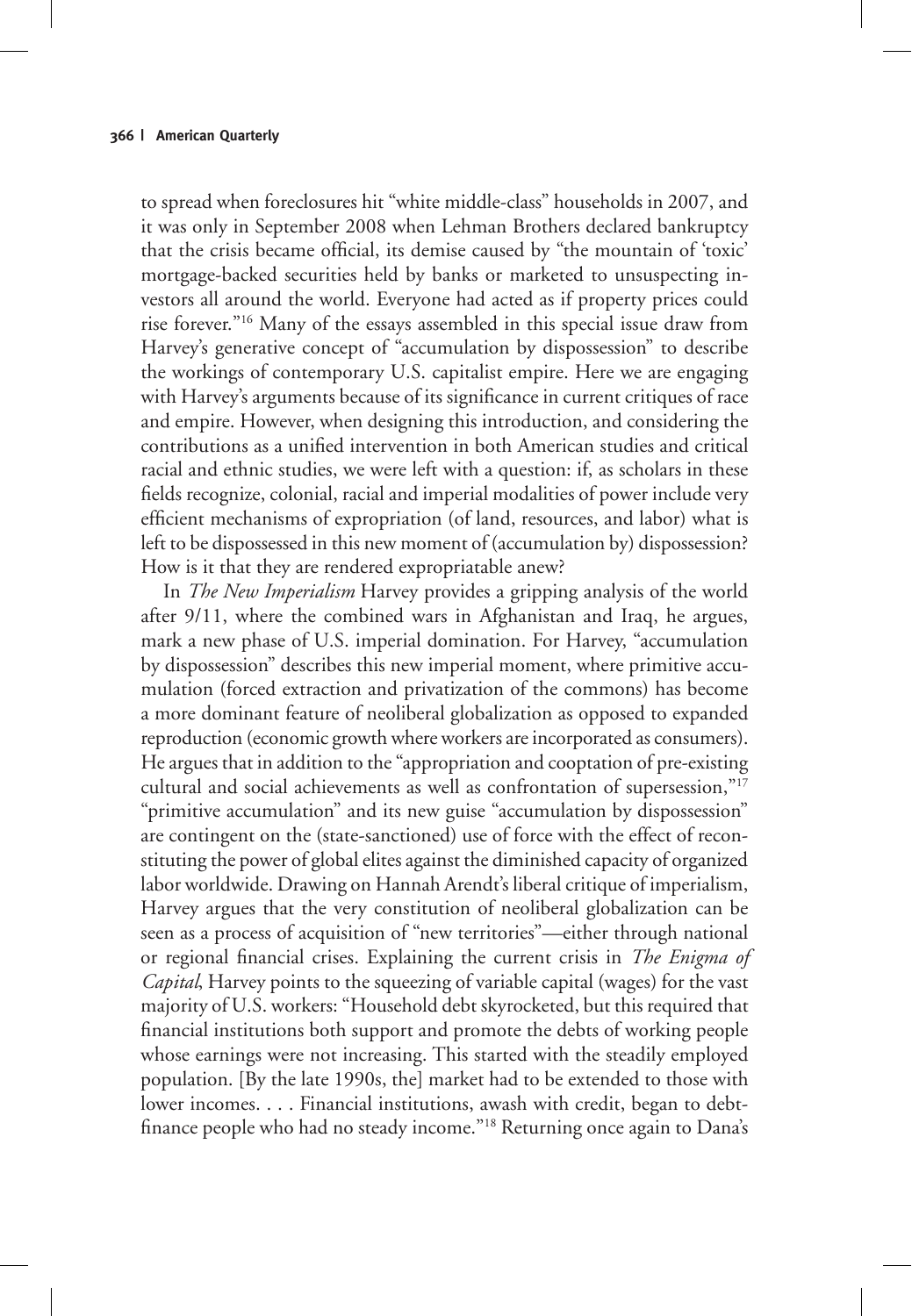predicament, the essays in this issue ask the question that Harvey does not even consider, one that he also seems to see as already asked and answered by the subprime mortgages themselves and their securitization, which is: what is it about blackness and Latinidad that turns one's house (roof, protection, and aspiration) and shelter into a death trap?

A brief discussion of the anarchist anthropologist David Graeber's alternative history, *Debt: The First 5,000 Years*, can unpack this question. In this much-lauded book, Graeber offers an alternative account of economic history, returning exchange to the core of the critique of capitalism.19 Having a historical trajectory that precedes the advent of money, he argues that three "modalities of behavior" have existed to different degrees in all societies across time: communism, exchange, and hierarchy. In Graeber's reading, Blacks and Latino/as might have been so "naturally" blamed for the crisis because of their unrootedness, by the fact that as racial subalterns they are but strangers. Regarding prevailing accounts of human collectives and human relationships, Graeber's argument extends familiar accounts of human relationships—including Robert E. Park's definition of "race relations" as the kind that develop between strangers.<sup>20</sup> What he does add to these discussions is an argument that ties violence and monetization; only with the advent of money do all earlier forms of obligation become quantifiably precise debt. Graeber's argument is relevant here because this assemblage of essays and Graeber's book have something to contribute to one another. That something seems crucial to the subprime enigma. For the colonial, following his logic, marks Blacks and Latino/as as unrooted—they exist in an impersonal social context from which they originate and from which their very presence produces. Instead of taking this fact for granted, we see the authors in our volume engaging the following question: How could anyone expect to profit from unpayable loans *without* debtors who were already marked by their racial/cultural difference ensuring that at least some among them would not be able to pay? This is precisely what makes "high-risk" securities profitable. The Black and Latino/a holders of subprime loans, like Dana, owe incomprehensible and unpayable monetary debts precisely because they are not constructed as referents of either the *relationship* between persons presumed in commerce (which Graeber states precedes all other economic circumstances) or the *capacity* that according to Karl Marx ultimately determines their value of exchange (the productivity which John Locke, David Ricardo, and Marx agreed elevated the human thing). Here raciality, the onto-epistemological toolbox that has transmutated the spatial "others of Europe" into historical "others of whiteness," seizes and undermines any possible *relationship* by establishing that the white/European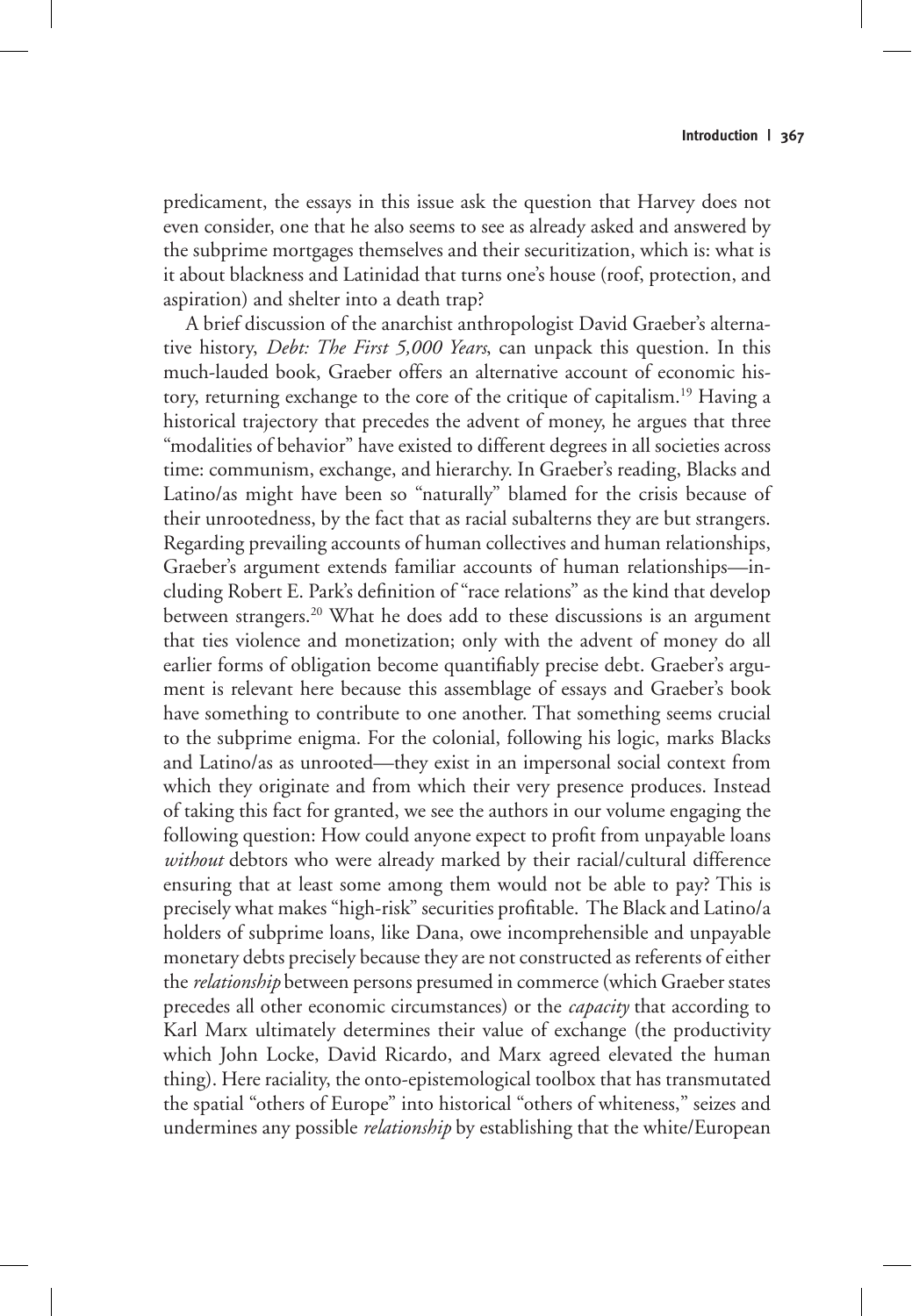alone is superior because he alone knows transcendentality.<sup>21</sup> Raciality, as it places the "others of Europe" before the horizon of death,<sup>22</sup> disappears with the very possibility of a relationship that would make a debt/credit situation comprehensible and hence the debt something that could be eventually paid precisely because of how it makes the colonial (African and Indigenous) other and their descendants as lacking the moral attributes (self-determination, selftransparency, and self-productivity) characteristic of persons and places (the ones they originate from) that truly embody the traits that distinguish the proper economic subject.<sup>23</sup>

What we suggest is missing in the preceding discussions of accumulation/ dispossession and debt is the consideration of how these "new territories" of consumption and investment have been mapped onto previous racial and colonial (imperial) discourses and practices. If we go back to C. L. R. James's *Black Jacobins,* Cedric Robinson's *Black Marxism*, and Frantz Fanon's *The Wretched of the Earth*, to name only three classic anticolonial, racial, and global interrogations of historical materialism, we are reminded of how historical materialism alone cannot account for the ways in which capitalism has lived off—always backed by the colonial and national state's means of death—of colonial/racial expropriation.24 As Manu Goswami writes in her critique of *both* historical materialism and the "excision" of "socioeconomic coordinates from colonialism" in postmodern theory, we must look at the "tangled causal relationships" of the lived experiences of the colonial space and the "expansive logic of capital."25 Contesting the "evolutionary assumptions" that guide Harvey's theories ("Flexible accumulation follows Fordist production as barbarism follows savagery"), Anna Tsing proposes instead the notion of "spectacular accumulation," which "occurs when investors speculate on a product that may or not exist."26 This could mean biotechnology or real estate, but her point is that it could also take us back to the "South Sea bubble and every gold rush in history."27 Returning to how the subprime crisis allows us to highlight links otherwise missed by prevailing accounts of racial subjugation, we draw on Roy's argument that microfinance (subprime) loans targeting poor women in the global South are part of a "frontier of empire." Roy traces the travel of microfinance mediated by a "kinder and gentler World Bank" from Bangladesh to Afghanistan and throughout the Middle East: "As microfinance is a preferred weapon of mass salvation, so the Middle East is the site at which the war on terror and the war on poverty are conjoined."28 This evokes a kind of space of death Achille Mbembe describes as distinctive of the postcolony.<sup>29</sup> In short, the essays in this issue add to the library of postcolonial and critical racial theories of the state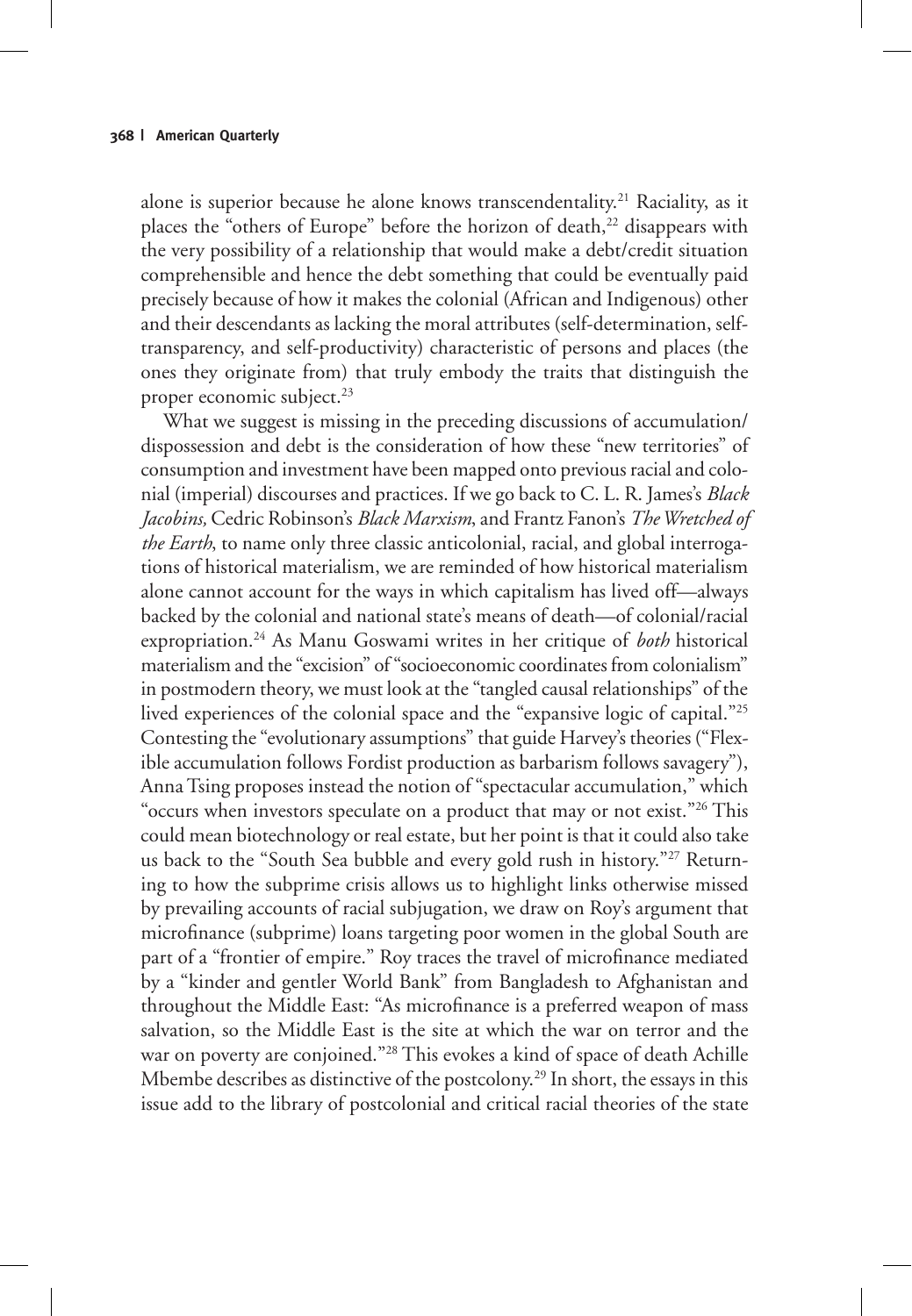that establish how neoliberal architectures and discourses of dispossession act on earlier forms of racial and colonial subjugation.

Building on this challenge, we come back to the question of how to theorize racial/ postcolonial subjugation and economic exploitation in the context of the current financial crisis.30 The concept of differential inclusion seeks to attend to the degrees in which the various racial subaltern collectives enter into the U.S. racial configuration,<sup>31</sup> but cannot help explain why Blacks and Latino/as figure as highly profitable as aberrant economic subjects in the very articulation of postracial claims of achieved equality. Race in the *naturalized* ways U.S. Americans deploy the term cannot be the privileged and sole critical descriptor of the variety of ways in which the racial/colonial logic of displacement, dispossession, debt, and death have visited the "others of Europe," as conquered/ colonized natives, enslaved Africans, Asian indentured laborers, and so on. The common usage of the term assumes that race as a social operator enables and protects white privilege against every other nonwhite collective. In the case of the subprime crisis, this might mean that because Asian home owners were more protected than their Black and Latino/a counterparts, one could make the case that class inequalities as opposed to race offer more explanatory insight. In fact, scholarly and popular writing about inequality in the United States today and its social consequences by both liberal scholars like Theda Skocpol and neoconservative provocateurs like Charles Murray of *Bell Curve* infamy make exactly this argument.<sup>32</sup> As with other improper economic subjects, the excess value the Black and Latino/a subprime mortgage holder refers to their ontological deficiency, or as G. W. F. Hegel describes Africa, for being a thing.<sup>33</sup>

How raciality disappears with that *relationship* and the *capacity* that substantiates it can be understood only if one attends to two other aspects of the modern subject—which both raciality and historicity attribute to *persons* and *places* to determine their legitimacy as juridical, economic, and ethical entities. Raciality thus produces the "other of Europe" as a being without self-determination. Both natural history and science of life take geographic and bodily traits as signifiers of mental (moral and intellectual) characteristics, which register how universal reason has deployed its productive powers. For natural history, these correspondences were welcome as a moment of the very cataloguing that was knowledge itself, a knowledge that reiterated European/ white superiority but had no concern with the "others of Europe" because it also established that they would not be able to thrive or survive outside their *original* environs. For the science of life the stakes were higher. In the post-Enlightenment era, once universality and historicity became ethical descrip-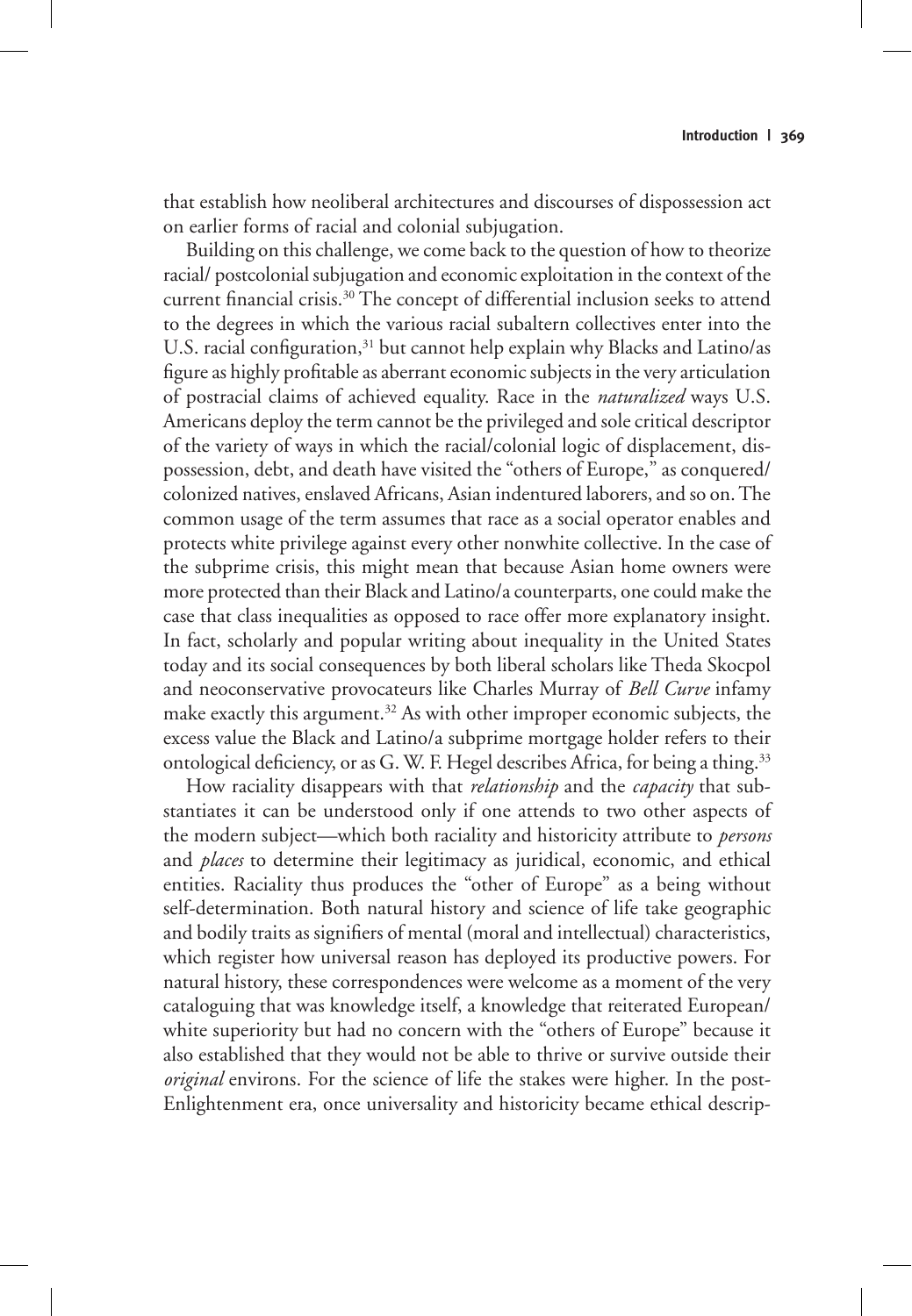tors of the properly human, then the task of justifying how rights such as life (security) and freedom had not been ensured for all human beings required that human difference—which could be registered only as mental difference become irresolvable.<sup>34</sup> Expropriating or killing the native or the slave would not be morally tenable if they could claim the same self-productive (mental) capacity as conquerors, settlers, and masters. As Sylvia Wynter has described in her groundbreaking work, two major epistemological and cosmological transmutations corresponding to Michel Foucault's chronology of modern thought very effectively reconciled the foundational ethical turn within colonial history: from the secular (terrestrial) human that characterized the Renaissance to the scientific (global) mapping of humanity in the nineteenth century. Raciality skillfully located the modern subject within the confines of Western Europe and its North American outpost.<sup>35</sup>

In turn, the proximity that is eradicated by monetization as assumed in Graeber's account of the emergence of debt/credit does not hold. As Wynter describes, the first question asked about the inhabitants of "discovered lands" was whether these were divine creatures, whether their nakedness marked the innocence of proper subjects of the divine ruler or the wickedness of those who do not fear his name. After the "first encounter," the recurrent question left to those with a scientific itch led to the following question: Given the fact that their heads (and other body parts) clearly indicated their mental (intellectual and moral) inferiority, would their inferior traits contaminate the mixed offspring? And in the case of Brazil, whether they would aid the task of civilization by accelerating their (in this case the Blacks') demise?

Focusing on the productive effects of the analytics of raciality allows us to shift the question from a consideration of how exclusion and differentiation contradict the modern ethical embrace of the universal. This allows us to see how racial and cultural differences have instead been deployed to reconcile a conception of the universal (as encapsulated by the notion of humanity) with a notion of the particular (of difference as marked in bodies and spaces). This discussion is meant to show how incomprehensible (moral) obligations and unpayable (monetary) debts—such as Dana's and those offered subprime loans—expose a political-economic architecture that has always thrived on the construction of modern subjects who lack mental (moral and intellectual) capacities. In other words, the analytics of raciality allow us to see how, since the last third of the nineteenth century at least, modern political-economic architectures—in Europe and in its colonies—have been accompanied by a moral text, in which the principles of universality and historicity also sustain the writing of the "others of Europe" (both a colonial and racial other) as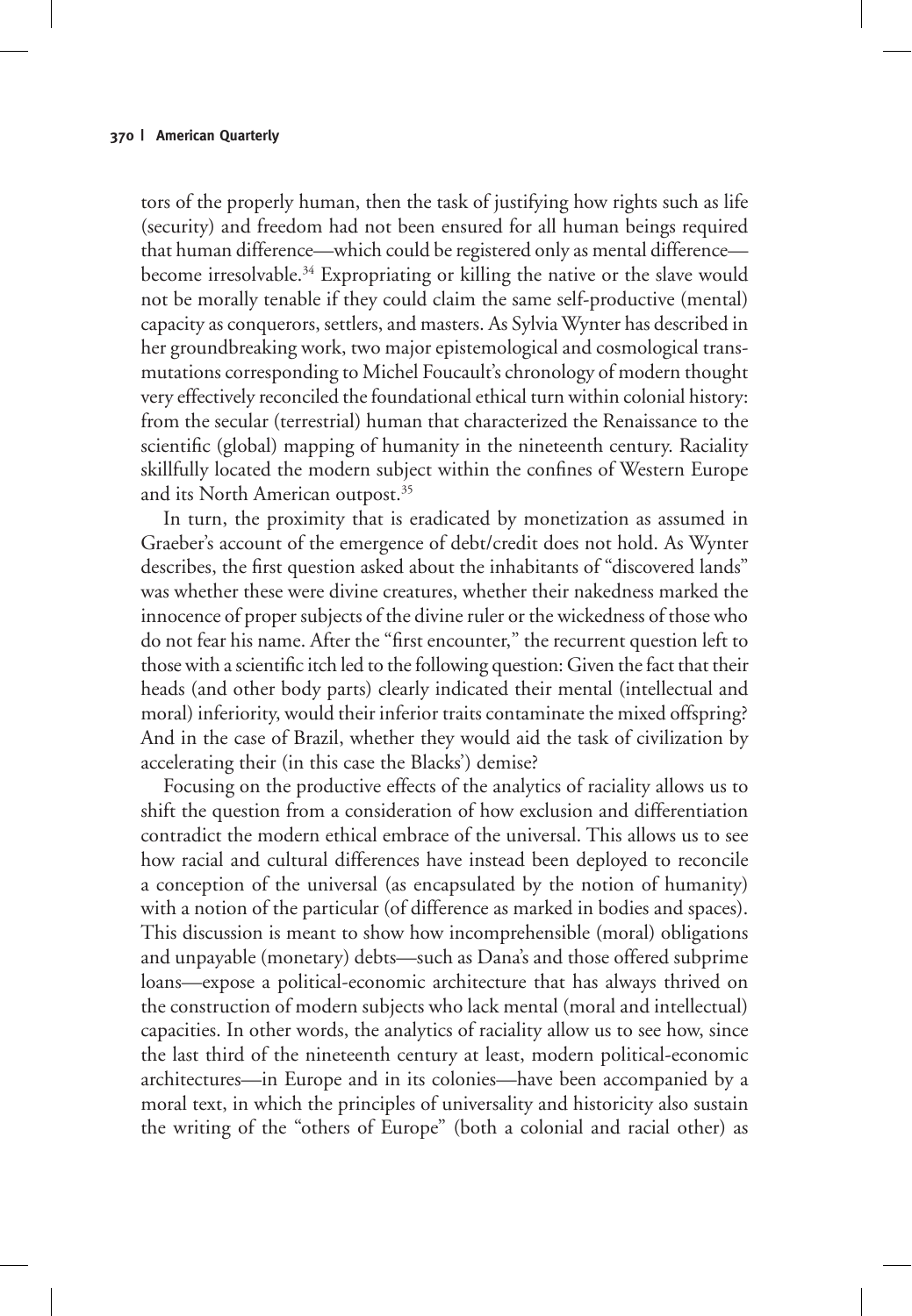entities facing certain and necessary (self-inflicted) obliteration. Just like this time around in the global financial capitalist casino, the house (the cozy statefinancial capital home) cannot but always win because when betting on the other's (Black and Latino/a) inability to pay back its debts, it is betting on something it has itself brought into being.

#### **Debt, Neoliberalism, and Crises**

In The *Darker Nations*, Vijay Prashad makes a polemic and persuasive case that debt played a central role in the "assassination of the Third World"; in fact, its "obituary" was written in New Delhi in 1983, at the meeting of the Seventh Non-Aligned Movement (NAM) meeting. Prime Minister Indira Gandhi mediated between Fidel Castro's address to delegates "about how the unfolding debt crisis portended the end of the Third World" and the promise of a technocratic neoliberal future spelled out by S. Rajaratnam, Deputy Prime Minister of Singapore. Prashad writes of the growing consensus among "the more influential" NAM elites to resolve the debt crisis engulfing Latin America and Africa, who argued that "individual contracts between the indebted state and its debtor should be the approach, rather than the totality of the Third World against their creditors."<sup>36</sup> We feel that it is useful to revisit the trajectory of neoliberalism beginning with the "assassination" of the anticolonial utopian project, fully aware of its many internal flaws.

Fields like American studies and cultural studies are well versed in critical research that has tracked how neoliberalism as a mode of government and a political rationality became hegemonic in the United States and the United Kingdom in the 1980s and 1990s.<sup>37</sup> It is, however, sometimes forgotten that it was Latin America—the Southern Cone countries including General Augusto Pinochet's Chile in the 1970s—that became a "laboratory experiment" for Friedrich von Hayek, Milton Friedman, and the "Chicago Boys" to carry out the first iterations of austerity that were adopted by the World Bank in the 1980s.38 By the early 1990s and under the presidency of George Walker Bush, the neoliberal program seemed well on its way to institute its own worldwide version of Pax Americana in the guise of what Timothy Mitchell has termed "McJihad."<sup>39</sup> That peace could not begin to materialize, as the Cold War was followed by two simultaneous shifts that rendered the human a global (racial) signifier: first, the elevation of the human rights framework into the new global ethical program, and second, the emergence of a new principle for international relations, which allowed for the use of force to stop humanitarian crisis.<sup>40</sup> Leading both efforts, the United States, with its economic and military might,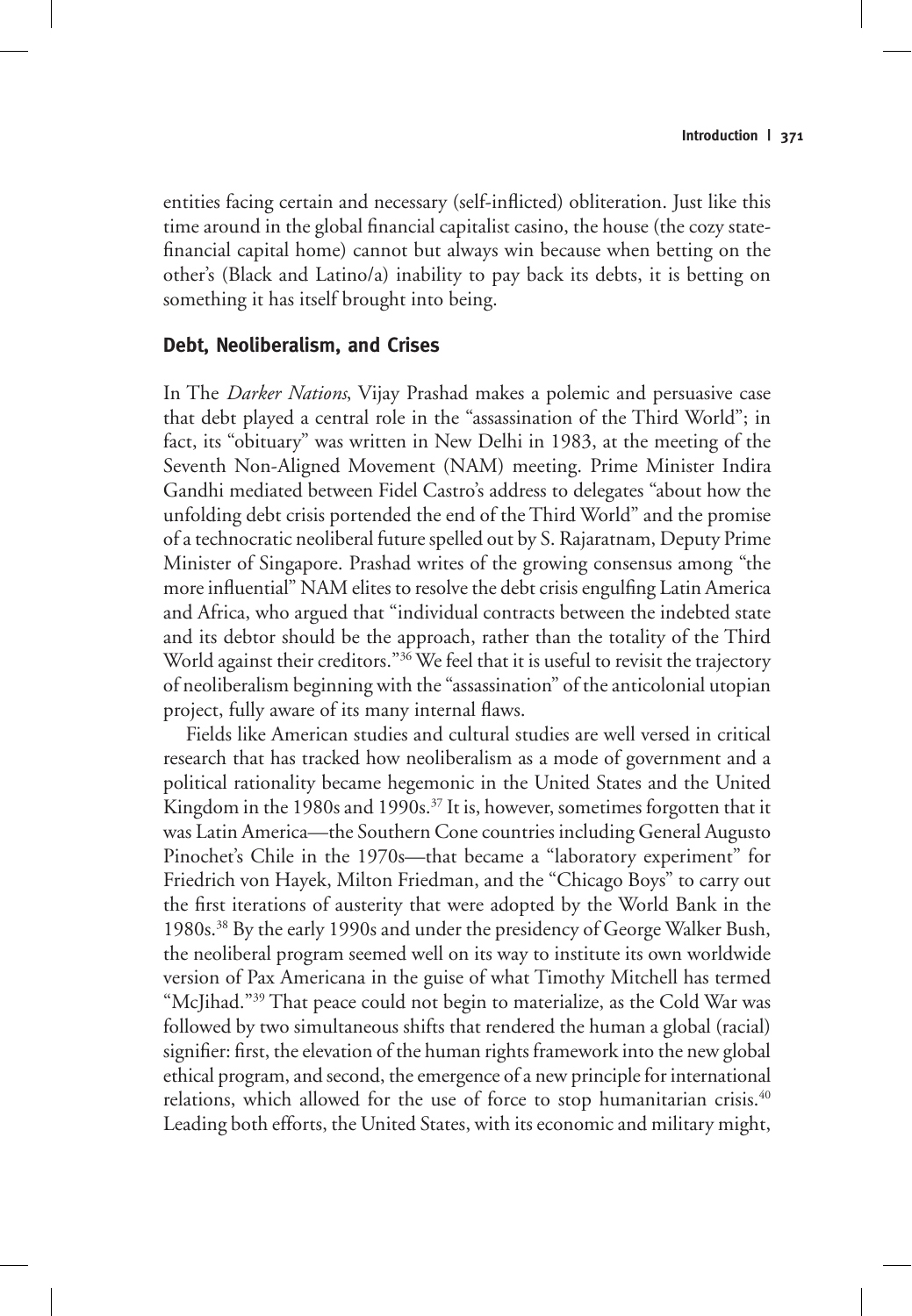became the sole ruling power advancing the cause of hegemony of financial capitalism. We can look back at this period as one where scholarly attention turned to much more optimistic accounts of globalization, when very few would challenge the description of the U.S. performance in the global context as that of an empire. $41$ 

During President Bill Clinton's two terms, the U.S. postracial moment was established with the systematic and effective dismantling of welfare provisions, investments in the carceral system, the growing precarity in labor markets, and the attacks on affirmative action and other race-conscious policies. Clearly, this was not because the goals of the civil rights movement had been achieved. Rather, the few existing mechanisms for redress had been eliminated, and it was time to announce that they were officially obsolete. Already a significant portion of the library of critical racial and ethnic studies is composed by scholarship examining the discursive strategies—replete with tropes like the "welfare queen," the "gang banger," and the non-tax-paying dependent "illegal" immigrant—deployed to justify the gutting of welfare programs and the design and implementation of extreme crime and immigration policies.

Less attention, however, has been given to the temporal discursive continuities—between the "welfare queen" and the prototypical subprime borrower as the "single African American woman"—or to the accumulation of the effects of the corresponding policy changes. Even more dramatically, the succession of a "war on drugs" by a "war on terror" also registers a spatial discursive continuity, and the ways in which the main tools of raciality (racial and cultural difference) effectively produce the kind of necessary subaltern subjects. In the context of the U.S.-led occupation and ongoing wars in Afghanistan and Iraq, there is now recognition that in contrast to prevailing counts of globalization in the 1990s, "Empire is back," as Randy Martin asserts in the opening lines of *An Empire of Indifference: American War and the Financial Logic of Risk Management*. Martin argues that "preemption or bringing the future into the present" through military strategies based on logics of securitization and arbitrage have structured a "pre-emptive approach to foreign policy." As revelations about the Obama administration's "exponential expansion" of targeted assassinations and reliance on drone strikes make apparent, $42$  a decade plus of pre-emptive warfare has indeed led to indifference for much of the American public steeped in discourses of self-management and an "ethos of responsibility," ready to blame Afghanis, Iraqis, and now Pakistanis for their *own* descent to violence, chaos, and corruption. Martin argues that the war on terror "is modeled on earlier wars against crime and drugs and various populations (youth, the poor, the underperforming) considered at 'risk of social failure.'" In Afghanistan and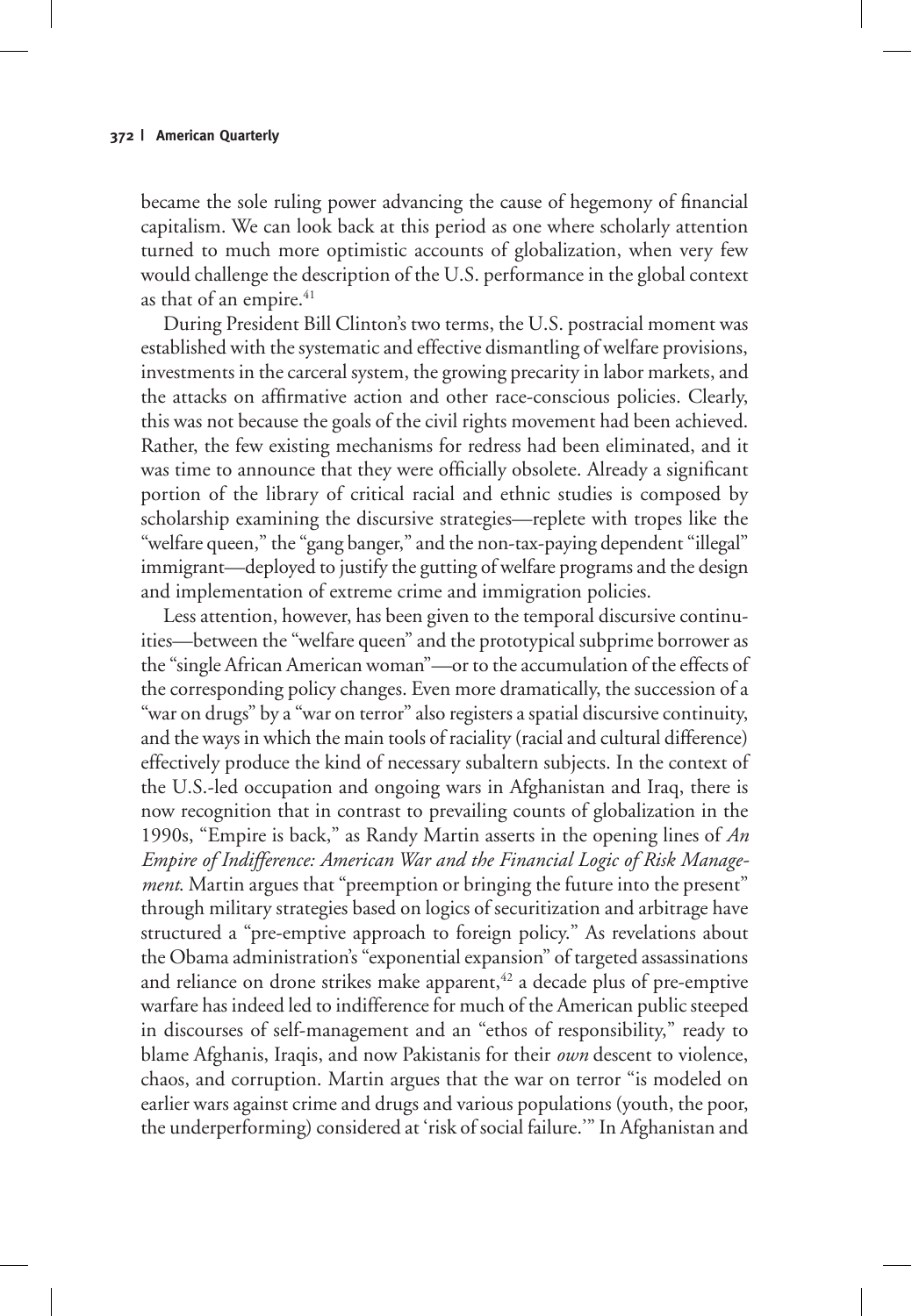Iraq "the urge to cut and run from an investment gone bad while proclaiming victory . . . becomes obligatory to formulate yet impossible to execute," while in the process, "a debt is amassed that circulates but can never be closed or cancelled."43 How effectively the neoliberal translates the harmful aftereffects of its economic technologies and strategies and the negative side effects of its own remedies can be comprehended only if one acknowledges that the success of this discursive technique rests on what the tools of raciality already offers it, the appropriate *persons* and *places* to attribute moral failures.

Unquestionably the latest financial crisis, its historical roots and sociopolitical cultural aftermath, is already and will remain the subject of a broad range of academic inquiry.44 This issue was organized by a very explicit formulation placing the workings of race and empire at the center of inquiry. From beginning to end, the essays in this issue embraced this question, rearranging it according to a given disciplinary, theoretical-methodological, and thematic preference. In a sense, the essays in the first section of the issue, under the heading "Debt, Discipline, and Empire," provide a reading of the current crisis against the backdrop of the "assassination of the Third World." In "Debt, Power, and Crisis: Social Stratification and the Inequitable Governance of Financial Markets," James Heintz and Radhika Balakrishnan introduce an account of credit markets that exposes all that Adam Smith's invisible hand conveniently hides. The essay describes the empirics of "debt-fueled economic distress" highlighting the continuities among the Latin American debt crisis, capital flight from Africa, and the more recent subprime crisis and the European sovereign debt crisis. The authors show how power in credit markets refers to a relationship that links the present to the future: the creditor gives funds now expecting access to revenue later. Because inequality is presupposed in this relationship, in moments of distress, any remedial intervention should attend to and redress the debtors, not the creditors. Needless to say the very opposite has happened in all four cases they discuss: those already in a subaltern position—as social or global (postcolonial) subjects—have paid for fixing or keeping the system intact, while those who have profited from the inequality/vulnerability of debtors have been rescued either by a particular government or a multilateral juridico-economic body (the European Union or the International Monetary Fund [IMF]). The essay ends by offering an "alternative approach to governing credit markets," one foregrounding economic and social rights that can be seen as potentially subverting the dominant human rights framework by (re)introducing a redistributive mandate.

Turning to the Asian crisis, in "The Uses of Asianization: Figuring Crises, 1997–98 and 2007–?," Laura Hyun Yi Kang examines how race and empire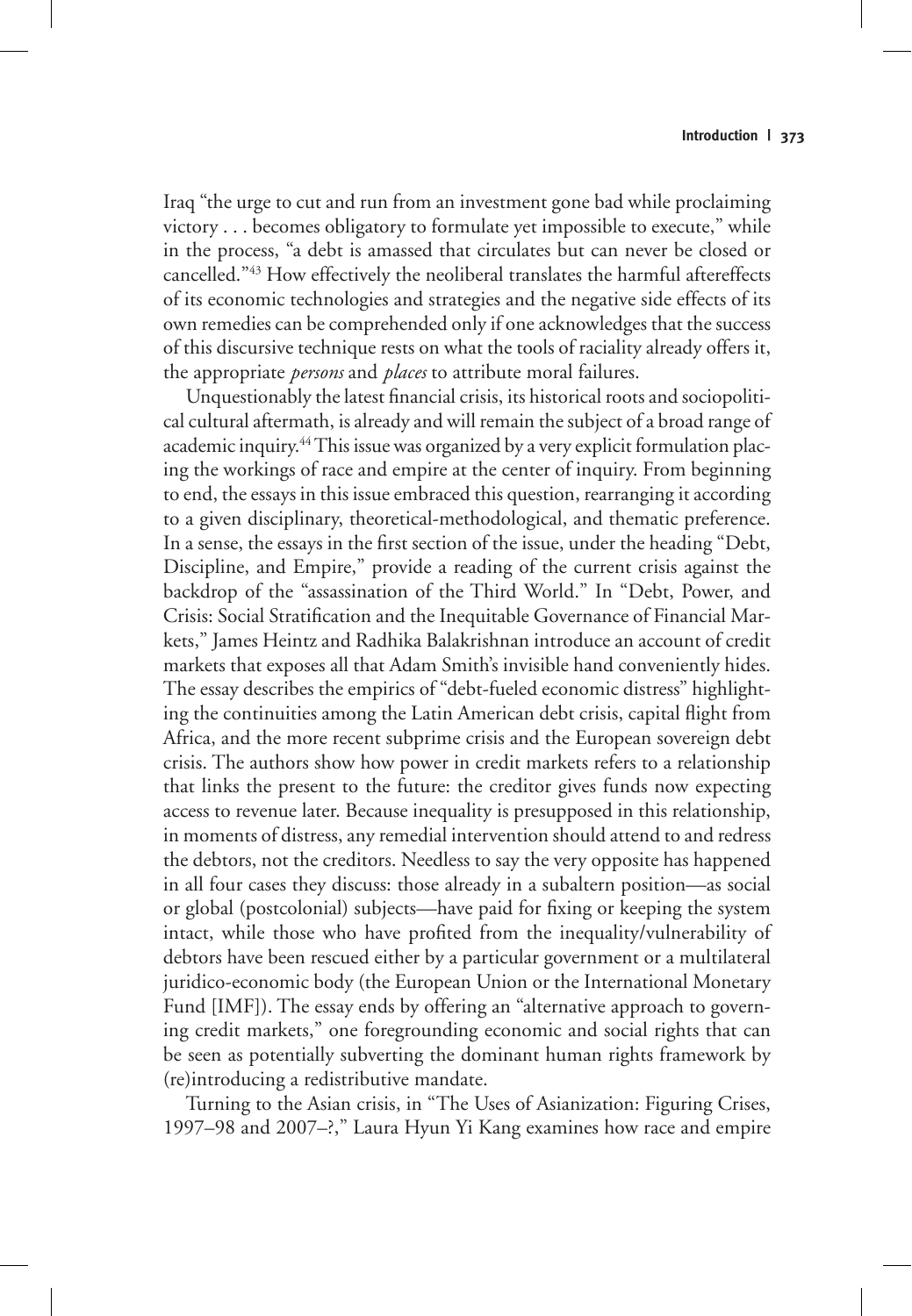work very productively when deployed to describe and justify assessments of the trajectory of an economic subject, in this case a *place*, namely, Asia. Refusing the view that strangeness alone would account for how some debtors are treated more "impersonally"—hence less amicably—than others, Kang assesses the limitations of the discourse of modular *Asian* developmental nation-states in East and Southeast Asia and their subsequent fall from grace in 1997. She exposes how the practices and interpretations of the "Asian miracle," the "Asian crisis," and the "Asian recovery" were the joint production of a juridicoeconomic assemblage made up of the U.S. government (Treasury), financial capital (Wall Street), and the World Bank/IMF. Further, she reads and guides us through the workings of the figuring (as a productive strategy) of "Asia" as a unified economic subject and place. Here Kang tackles the critical task, namely, to de-Asianize the 1997–8 Asian Financial Crisis—namely, *denaturalize* the expert discourse that both creates the Asian miracle and sets the terms for the Asian recovery aftermath of the Asian crisis. Kang's essay effortlessly ties together the critique of empire and of race when it traces how these three moments of "Asianization" of financial troubles are deeply gendered in their consequences for workers and citizens in Asia.

In "The Tale of Two Gulfs: Life, Death, and Dispossession along Two Oil Frontiers," Michael Watts takes us on a surreal geo-economic-politico-historical trip to the Niger delta and the Gulf of Mexico. Expanding on Harvey, he deploys the construct "oil frontier" to describe two "local pockets of disorder and catastrophe in the oil assemblage" that point to the "deep pathologies and vulnerabilities within the operations of imperial oil." Watts's analysis reads like a recurring nightmare that cannot but make us think of economic affairs in terms of Graeber's formulation of debt and credit. Along with the previous two essays, Watts asks us to engage the subprime by considering today's disaster capitalism through its legacies of colonial expropriation: "The petroleum frontier followed the slave and palm oil frontiers." Watts invites us to consider how financial capital—calling attention to the significance of "paper oil" in this process—benefits from existing political structures, including practices such as corruption introduced through the colonial encounter. Perhaps more importantly, his essay also shows how the "material" referent (paper oil) is a natural resource capable of the same kind of total—ideologically unmediated—violence Fanon states prevails in the colonial context and will remain sine qua non for profit. Naming the "oil frontier" the place of dispossession, Watts's essay invites the question of whether it matters that the crises of global financial capitalism are temporal (happening once and then again) or spatial (happening here and there).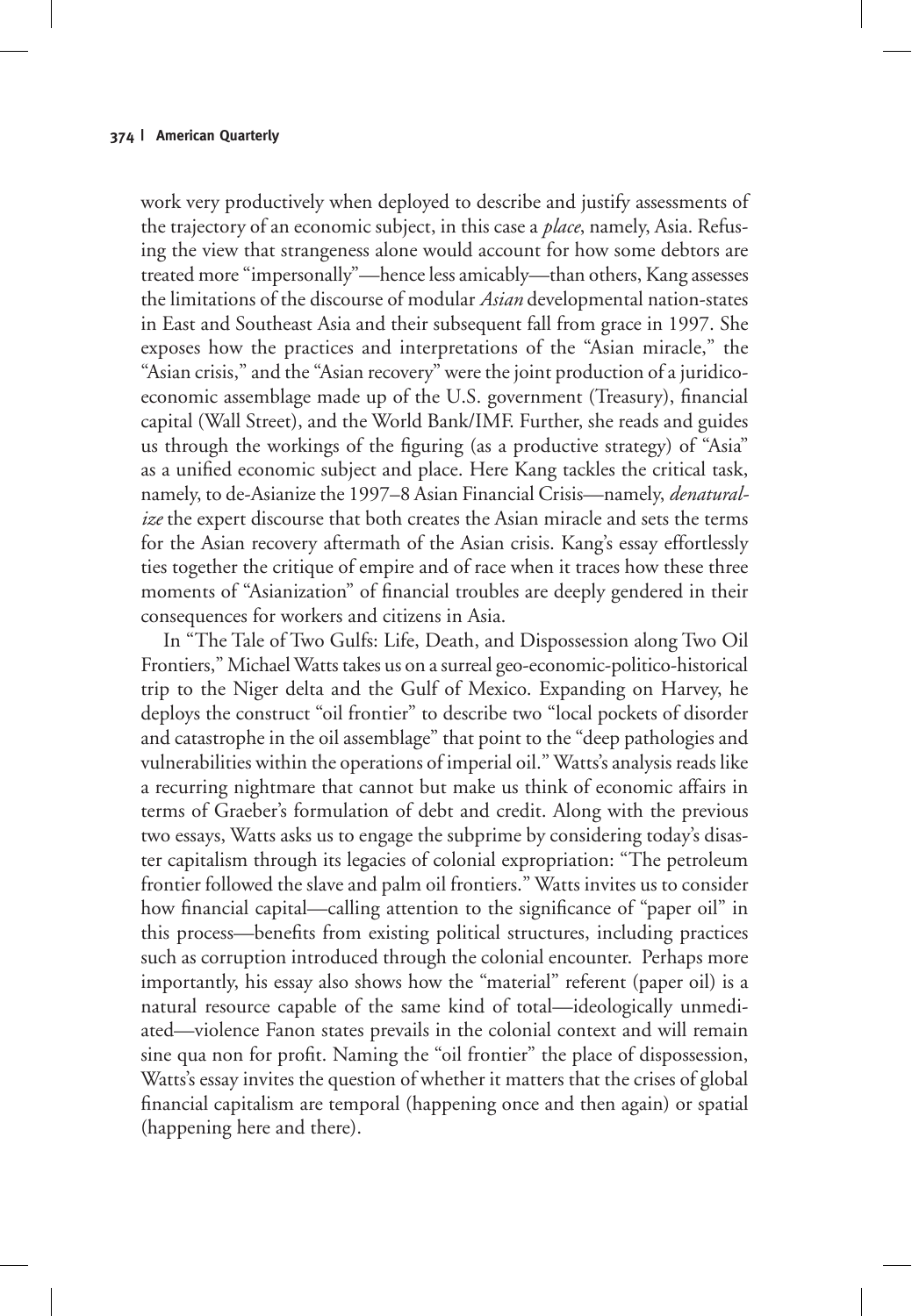The last essay in this first section reminds us that power, if it is a concept relevant to critical scholarship, needs to be reworked at every significant juncture. In "Debt and Discipline," Tayyab Mahmud asks us to rework the concept of power in very dramatic ways, combining critical political economy with the "conceptual tool kit of Michel Foucault." In this essay, power is returned to the account of the economic both in its productive and in its restrictive guises—as *poesis* and *nomos*. As Mahmud writes, "In the neoliberal era the hidden hand of the market and the iron fist of the law worked in concert to forge governmentalities that suture debt with discipline." Mahmud provides a detailed overview of the internal U.S. neoliberal counterrevolution, emphasizing the state's "radical use of monetary policy and smashing the power of organized labor" in favor of precarious labor markets. The essay takes us through the state's active role in the "creation of aggregate demand through private debt," which ultimately leads to what Mahmud calls "the entrapment of working classes and racial minorities into a circuit of debt" while investing in the "penalization of poverty." Mahmud astutely observes that it is the "self-discipline" of debtors in the neoliberal era that mark the present moment as distinct from previous historical and colonial forms of debt. It is all the more disturbing when we are reminded of how strategies to bring about freedom—such as individual responsibility, entrepreneurship, and so forth—lead to worship and hope but become means through which we are but well-functioning cogs in the neoliberal financial machine. The essay concludes on a more hopeful note, pointing to the wave of global opposition movements in the wake of the Arab Spring, Occupy Wall Street, and resistance to austerity measures in Europe, and in this sense links back to Heintz and Balakrishnan's alternative proposal, what Mahmud calls the "popular democratization of finance."

The three essays in the second section, titled "Cultures of Neoliberalism: Contesting the Pathologies of Debt," invite us to raise more direct questions about the prevailing representations of the causes and solutions for the global financial crisis. All three essays focus on the United States. However, each one questions how economic subjects—both victims and perpetrators of the crisis—are invariably misrepresented. And in doing so, these essays offer critical insight in terms of reconsidering the logics of blame that structure the global crisis of the "subprime." In "Gambling with Debt: Lessons from the Illiterate," Sarita See draws inspiration from Fred Moten's provocation and begins her essay by asking "what debt do we owe the subprime debtor?" What if the house that was bought but could never be paid for was a referent to a wholly distinct conception of existence, one that might not be resolved by any of the instantiations of the economic (the thing, the dominium, the meaning).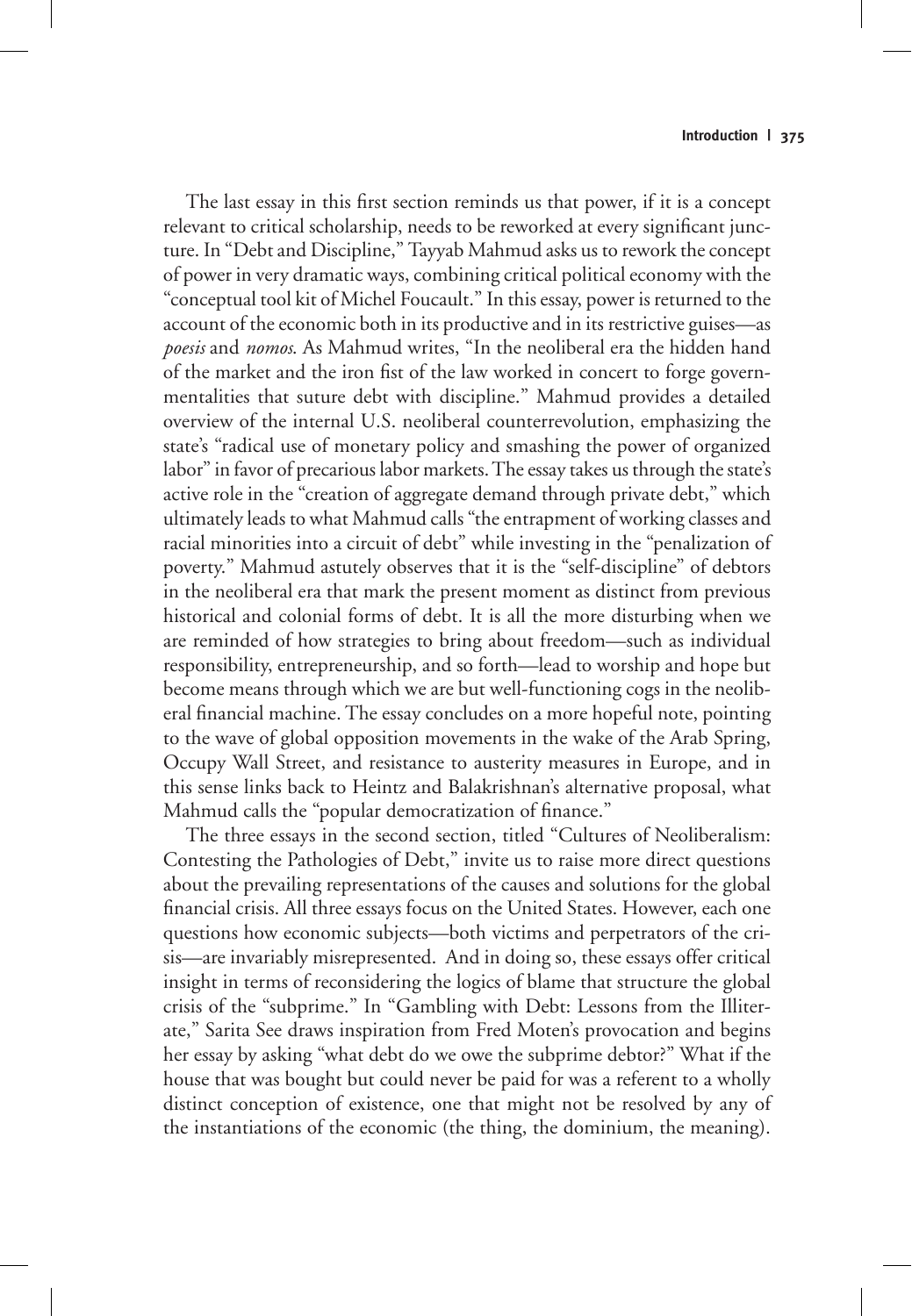Responding to the pedagogic tendency among both liberals and progressives for financial literacy of the economically dispossessed, See wants us to reverse the "direction of learning and edification. Let us for once consider the lessons that the illiterate offer to the literate rather than the other way around." Her thoughtful essay focuses on the short story and stage adaption of Carlos Bulosan's "Romance of Magno Rubio" published in the 1940s, but "staged in Filipino America for years preceding and succeeding the 2008 financial crisis." Reading Magno Rubio's calculations that resolved words in an economy of love, See's essay at once signals and brackets the power differentials charactering the kinds of exchanges, the debt/creditor relationships, named subprime.

In "Realty Reality: HGTV and the Subprime Crisis," Shawn Shimpach also invites us to follow him on a trip through text and context, one that provides us with a popular cultural "literacy" necessary to respond to the dominant views of the causes of the "crisis of the subprime" circulating among the Tea Party digerati. Shimpach begins his essay by stating the obvious, which bears repetition: "The current financial crisis was not caused by duped viewers of basic cable television." What follows is a discussion of the successful television network HGTV (Home and Garden Television) to show the "complexity of the processes by which political economies become textualized." Successfully avoiding the dominant Manichaean take on popular culture and reality television in particular, Shimpach analyzes how HGTV was able to carve its niche, with low-budgets and subcontracted staged programs that fulfilled many of the needs of neoliberal governmentality. This includes serving one of the most effective elements in the production of subjects, which is the mere satisfaction of aspirational desire for, let us say, peering into someone's else process of choosing a home. Reading this essay and its account of the "staging of the economy" after having been called to reconsider power in financial relationships by Mahmud's essay is particularly effective. As Shimpach argues, "In the context of increasingly global, increasingly abstract, highly financialized ways of being in the world, this textual staging offers much more than lessons in the mundanities of middle-class life: it also offers a way to imagine participation and proximity to others. It effaces the reality of a continuing legacy of significant racial disparities in access to this middle-class life by staging the way to imagine it as accessible to all."

Precisely the possibility, the need, the history, of counterproduction is the subject matter of the last essay in this section, by Catherine Squires, "Coloring in the Bubble: Perspectives from Black-Oriented Media on the (Latest) Economic Disaster." Following through the trust of the critical racial analytic program, Squires analyzes Black U.S. news media as potential sites of "coun-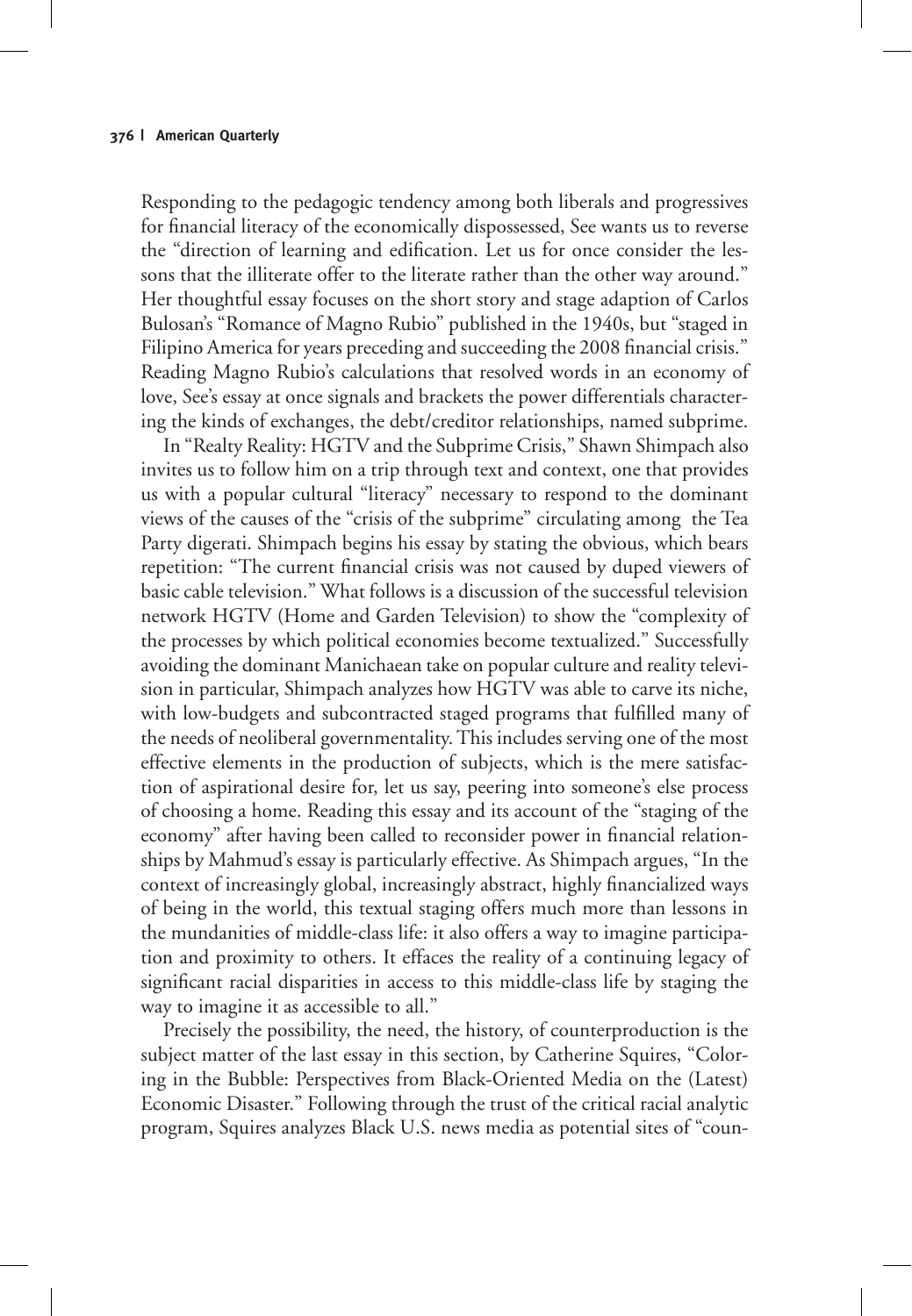terdiscourse" in their coverage of causes and responses to the subprime crisis. Squires first examines how postracial and neoliberal discourses are "intertwined, promoting a view of empowered, multicultural individuals now unhindered by racism" and "free" to consume or fail. Squires compares the historical role of the "black public sphere" and its association with critiques of capitalism and consumer culture with its modern digitally transformed niche-marketed counterpart. She then focuses on three "black-oriented news outlets" to "provide some coordinates for where neoliberal logics have been incorporated into black media vehicles set up ostensibly to provide information and opinions not widely circulated in dominant media." While there are surely signs of hope with online publications like *Colorlines*, Squires concludes her essay along the lines of Heintz and Balakrishnan, and Mahmud above, by pointing to the urgent need for public engagement in media-based activism to propose meaningful political alternatives.

In the final section of this issue, "The Postracial Urban: Security, Space, and Resistance," we turn to four essays that focus on the subprime crisis as a reflection of a discursive and institutional shift in the contemporary U.S. racial panorama. Each delves deeper into the confluence of the neoliberal juridico-economic regime to map how racial inclusion (postracial) and security discourses combine to support the range of state- and market-based strategies that assembled the financial architecture responsible for the crisis of the subprime. In "New Racial Meanings of Housing in America," Elvin Wyly and his coauthors take us on a whirlwind, data-filled journey to show us how and why Blacks and Latino/as would bear the bulk of the burden (monetary and moral) of financial deregulation coupled with the effects of de jure racial discrimination and segregation. Fleshing out the empirics of power differentials highlighted by Heintz and Balakrishnan and Mahmud, this essay examines the postracial move toward the predatory incorporation of previously excluded populations. As with Watts's essay highlighting the disjunctive spatial dimensions of such crises, this piece is also written by critical geographers and focuses on the crucial spatial dimensions of the crisis: "The predatory exploitation of the urban core has gone mainstream, altering the spatial relations of privilege on the expanding frontiers of Sun Belt suburbia." Neither racial exclusion nor differential inclusion can account for the fact that despite the fact that non-Hispanic whites numerically held more subprime loans, Blacks and Latino/as account for the overwhelming majority of foreclosures. Against the prevailing argument that attributes this outcome to greed and illiteracy, this essay shows how the global financial crisis resulted from regulatory changes that facilitated the consolidation of the current financial regime and artfully mapped the ef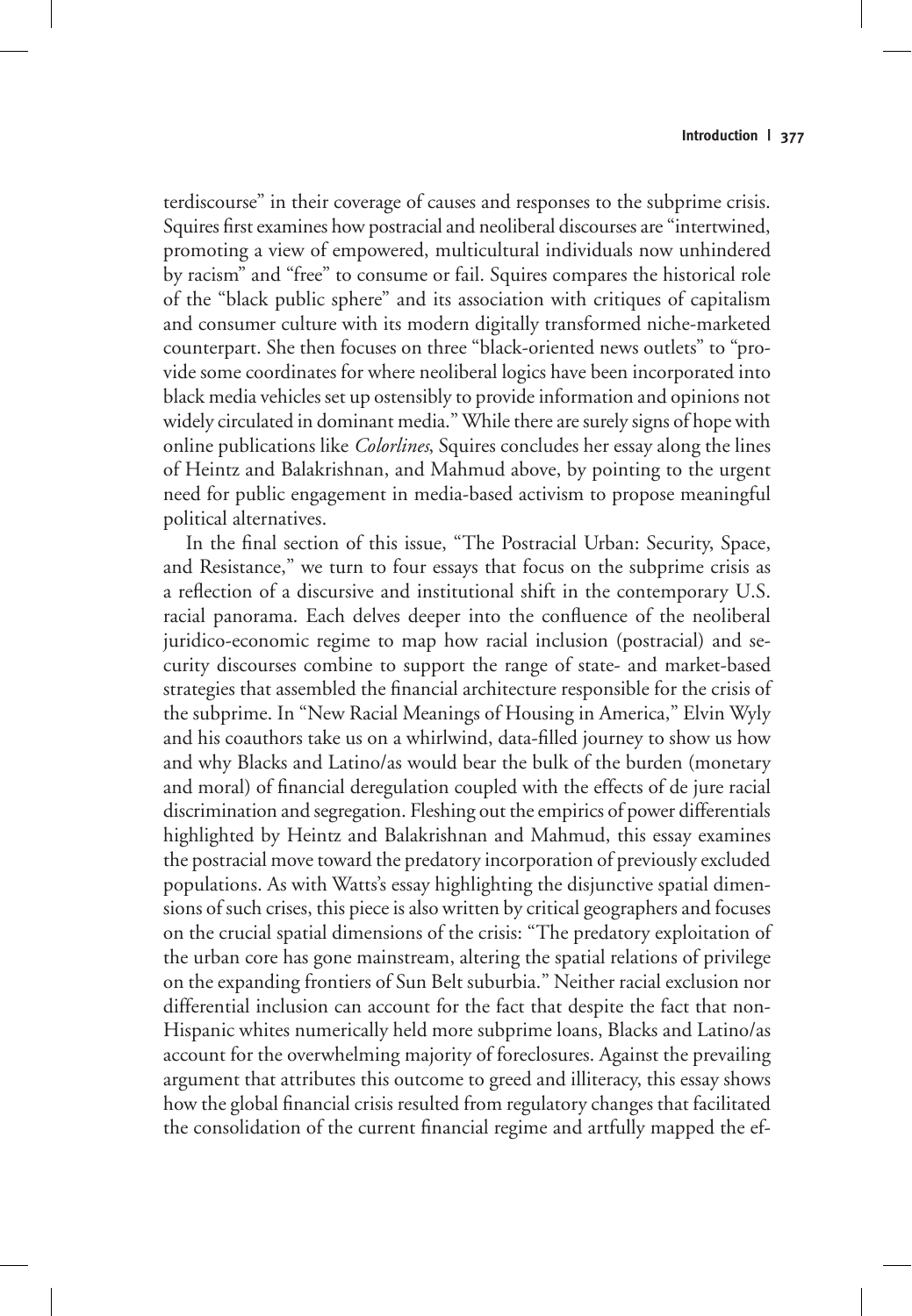fects of past and present racial subjugation (accumulated expropriation) onto the new global financial web of risk.

In "Welcome to My Cell: Housing and Race in the Mirror of American Democracy," Ofelia O. Cuevas turns our attention to another necessary discursive dimension: the discourse of security that connects U.S. racial and imperial practices that emerge under the George W. Bush administration in the wake of 9/11. Cuevas identifies three distinct and interconnected features of this discourse: the costly deployment of the military in Iraq, Afghanistan, and Pakistan to protect U.S. Americans "at home"; the weakening of constitutional protections "at home" to facilitate legal practices necessary to secure the homeland; and policies to increase the rate of home ownership to ensure economic security. Importantly, Cuevas brings to the fore an often unremarked aspect of the debate on housing in the United States: "What was elided in this revamped discourse of security and its emphasis on home . . . was the fact . . . that the state has pursued its own 'ontological security' by undertaking one of the most massive public housing projects in the history of the world: the incarceration of millions and millions of its citizens." Exploring the discursive, institutional, and juridical contradictions inherent to the notion of security, Cuevas argues that "the relationship of the racial subject to property and home is one that exists in the violent abstraction of the future which they will pay for in the form of debt." She shows how raciality, as in every time security refers to property, immediately positions Blacks and Latino/as in an ontologically distinct place. Cuevas's essay insightfully unpacks how the subprime crisis found a fertile terrain already prepared by the workings of the U.S. state in the last three decades and the cultivation of the postracial discourse that built (and later exported) the carceral system.

At this point, it might be productive to ask what it might take for an organized political response to emerge, given the "evidence" presented in the essays summarized thus far, to finally bring the postracial neoliberal bandwagon to a halt? In "The Black Mohicans: Representations of Everyday Violence in Postracial Urban America," John D. Márquez reads the conditions of production of the very "evidence" that both justifies the assemblage of the U.S. carceral system and the Obama administration's decision not to help the "greedy and illiterate" *ghetto* (Black and Latino/a) borrowers. Márquez introduces a notion of "ghetto violence" to unsettle the deployment of racial and colonial difference that *naturalizes* violence, which is an effect of strategies of "total violence" and symbolic violence characteristic of colonial domination and racial subjugation. To situate a decolonial approach that both rejects and undoes this naturalizing effect, characteristic of existing social-scientific tools, this es-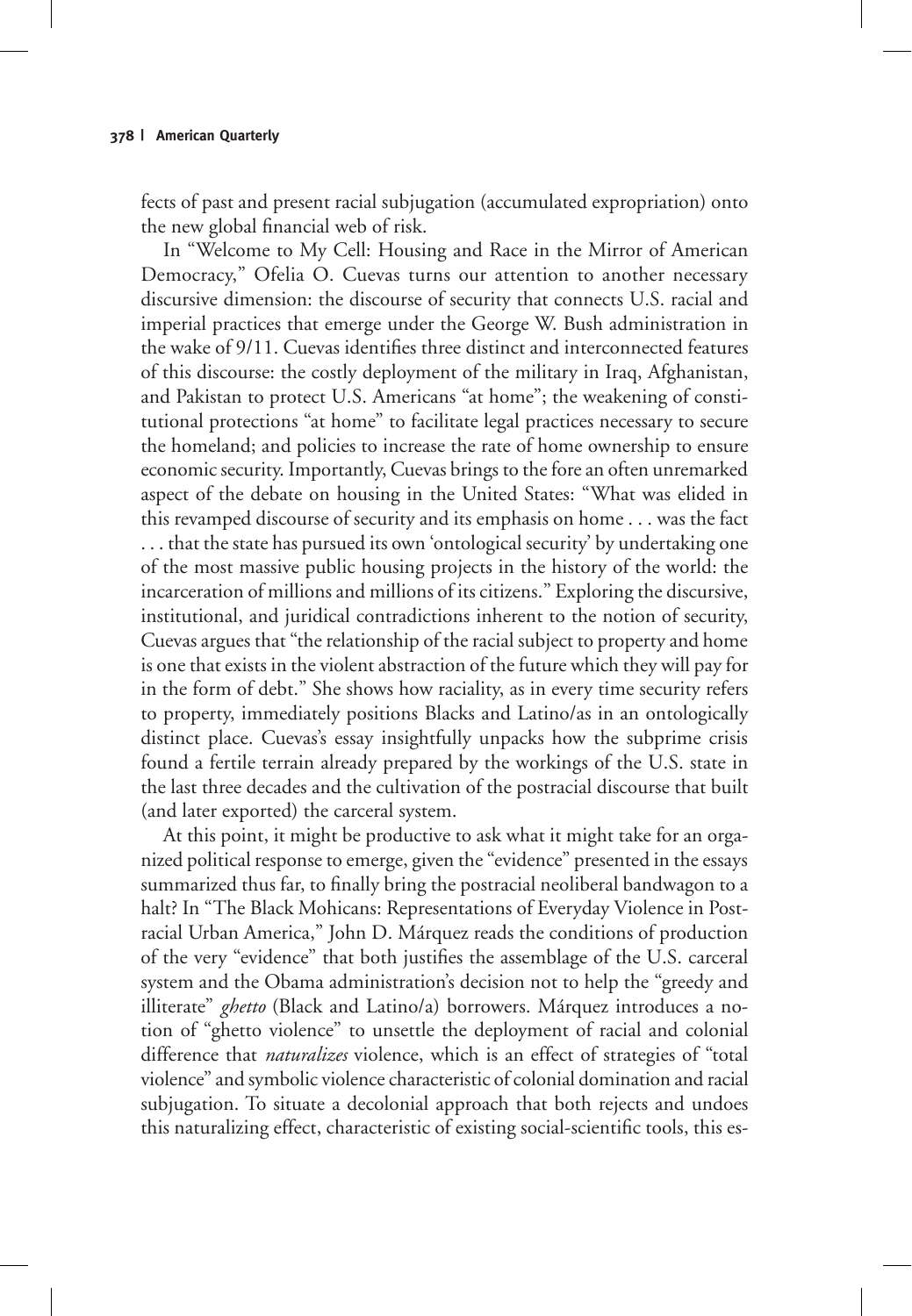say deploys two analytic strategies, which move the racial critique against the grain of available socio-scientific "truths" and the postracial discourse. First, it examines media representations of the deaths of victims of "ghetto violence" in Chicago, which were crucial to justify the implementation of the policies and structures of the U.S. carceral system. Second, he deploys a historical analysis that shows leaders of Black and Latino gangs register the role of anticolonial theorizing and practice in the design of their organizations. Márquez's essay ultimately turns our attention to the most pressing and difficult task before those building political movements of opposition and the necessity to resist the homogenization of the 99%.

In "Blues Geographies and the Security Turn: Interpreting the Housing Crisis in Los Angeles," Jordan T. Camp takes up the above challenge and reflects on the "racial, spatial and class dynamics" of the activist politics and ethics of housing in Los Angeles. Camp highlights another often missed dimension of the transformed housing market—the coincidence between urban renewal programs that are gentrifying downtown Los Angeles as the foreclosures caused by the subprime crisis increases the number of homeless Black individuals and families moving to Skid Row. Once again in this essay, security more immediately expresses how the crisis reflects the workings of the state-market axis through the criminalization of homelessness, experiments in new policing technologies, and mass incarceration. In tracing the genealogy of radical Black organizing for social justice and racial equality, Camp draws on the legacy of Clyde Woods and writes of the "pressing need for scholars of neoliberalism to analyze its historical and geographical roots in the racist counterrevolution against the Second Reconstruction." Further exposing the *naturalizations* that sustain the "subprime" logic, Camp situates today's protests against housing injustice in a genealogy of post–civil rights organizing for social justice and racial equality. Our last essay, like the first essay in this collection, calls for a radical rethinking of the human rights framework. Building on this historical trajectory for social justice in LA, similar to the trajectory described by Márquez above, allows us to imagine possibilities for the politics of opposition against both neoliberalism and *postcolonial* empire.

#### **Conclusion**

Let us close with two provocations by way of the question that now more than ever hovers over our work intellectual and political: What is to be done? In her presidential address to the American Studies Association in 2011, Ruth Wilson Gilmore made a passionate plea to better understand—and to formu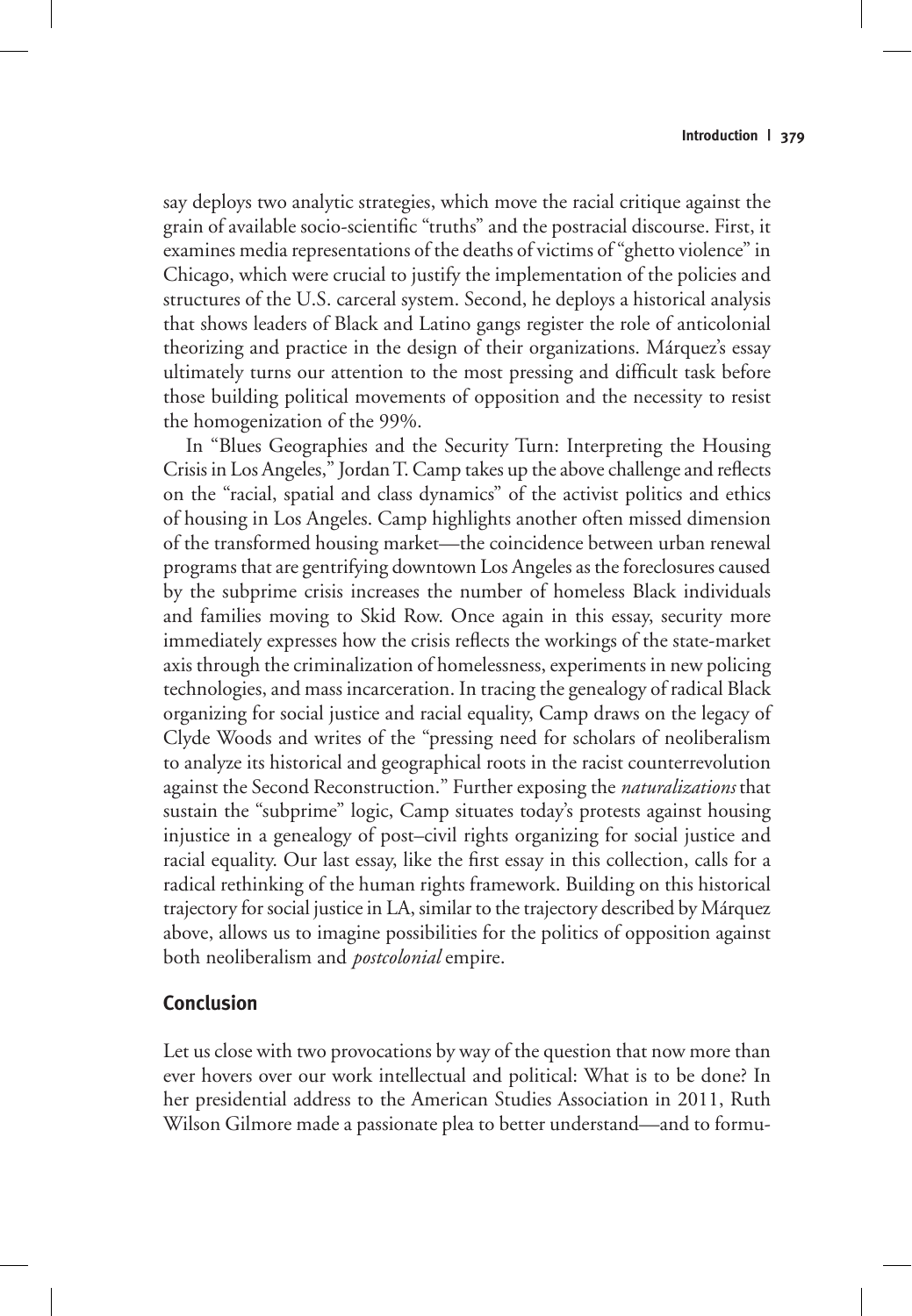late a plan of action for dissolving—the relationship between race, economy, and empire, not simply as an academic exercise but as a political act essential in an age of growing militarization and inequality.<sup>45</sup> Her picture of the neoliberal drawing board highlights three sites: namely, "structure adjustments," "security enhancement," and "the anti-state state." For Gilmore the first task before those of us who find this drawing deeply violent—those of us who attend to and respond to the fact that it both deploys and reproduces the arsenal of racial/knowledge power, which renders so many, as she puts it, vulnerable to "premature death"—is to organize. "Policy," she teases, "is to politics what method is to research."46 Policy and politics have framed this special issue because the papers collected here, as they engage the state-market axis, or the political and economic moments of violence, deploy conceptual, analytic, and methodological tools that signal the relevance of both. These conversations and debates about the subprime crisis demonstrate the point highlighted in the first part of this introduction, that *debt* allows morality to encompass the *relationship*, thus foreshadowing how Dana's relationship with her master is also fundamentally political in character.

Any program that takes up Gilmore's challenge would have to begin by undoing the separation between the ethical and the political at the core of liberal (and neoliberal) thinking. This would release us from the burden of representation, to dissipate what David Lloyd describes in his discussion of "what is to be done," after Gayatri Spivak's "Can the Subaltern Speak?": "Discussion of the essay seems to lead inevitably to a sense of ontological consternation, in that it gets read over and again as posing to the reader not merely the pragmatic question as to 'what is to be done?' in relation to the subaltern, but the question, 'by what right are you here assuming any relation to the subaltern?'"47 Because the violence of racial and colonial subjugation works so effectively at the level of representation, we need to refuse "ethical consternation" and recuperate the relationship as a descriptor of difference, and *not* commonality.<sup>48</sup> This also allows us to avoid the equally paralyzing and more common obverse effect of "ethical oblivion": "We have no relation to the subaltern, so why should we care?"<sup>49</sup> More importantly, moments and movements of resistance might be better understood by methods heeding Avery Gordon's call to engage the ghosts or Fred Moten's invitation to ask what subprime debtors might teach us, offering a wholly distinct ethical program, as suggested by Nahum Chandler.<sup>50</sup>

In a book published a year before the transformative events of the Arab Spring, Asef Bayat wrote of "the non-movement of the urban dispossessed" in the Middle East: "the collective actions of non-collective actors . . . that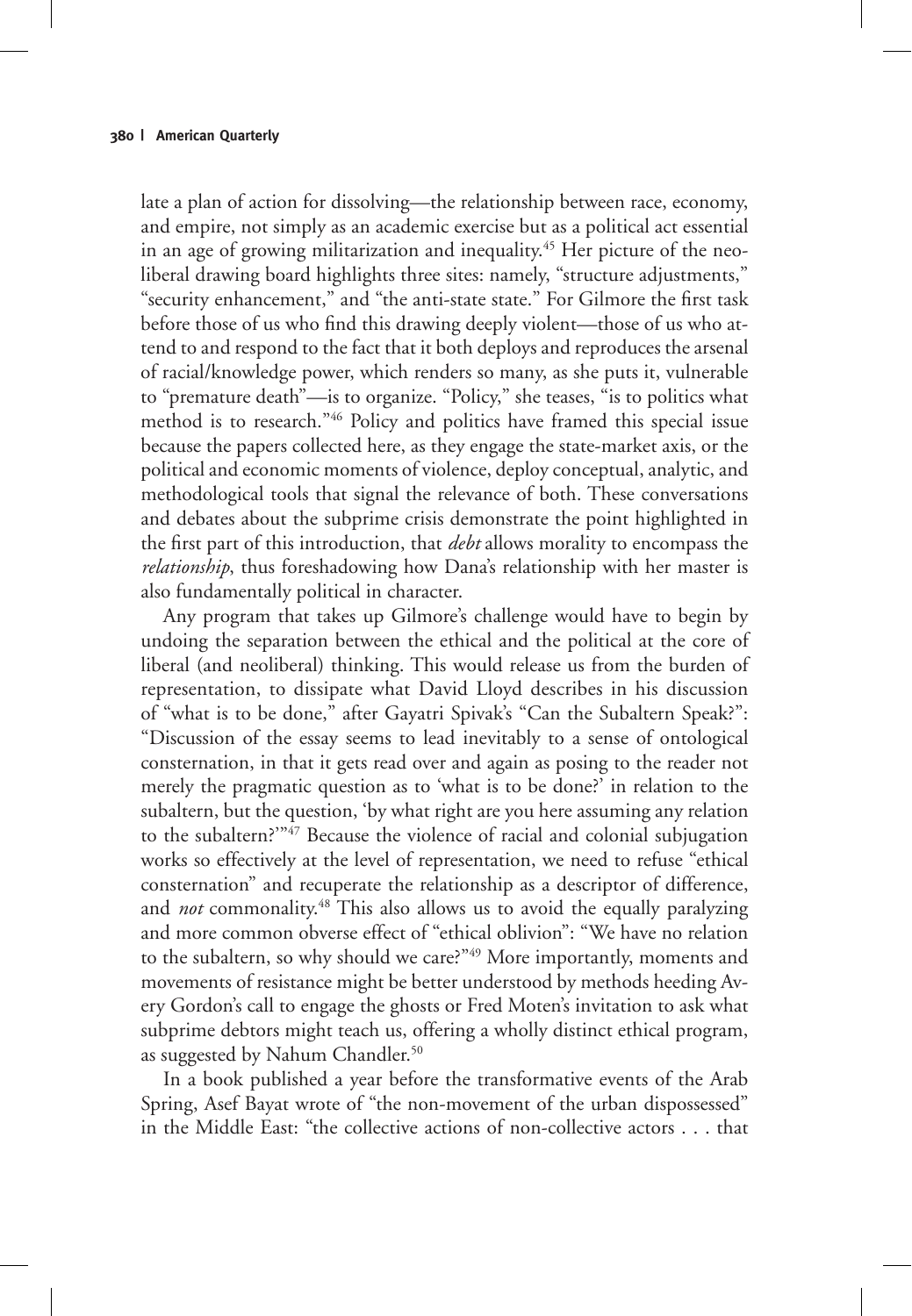have come to represent the mobilizations of millions of the subaltern, chiefly the urban poor, Muslim women, and youth." Bayat's description of how the "quiet encroachment of the ordinary" impinging on the propertied and the powerful through the "unlawful acquisitions of land and shelter" resonate with everyday forms of resistance across much of the global South after three long decades of neoliberal reform. Bayat, among other observers of Middle Eastern history and politics, has argued that it was the "middle class poor"—educated but unemployed and "subsisting at the margins of the neoliberal economy" who sparked the events in Tunisia and Egypt and who would inspire a new global politics of protest in 2011.<sup>51</sup> A nonmovement movement sparked by the indignation of Arab "street vendors, sales-persons, boss-boys, or taxi drivers" found unity in the ousting of U.S.-backed autocratic leaders like Hosni Mubarak.52 While it is beyond the scope of this introduction to delve into a meaningful discussion of the lessons from the (ongoing) uprisings in the Middle East and North Africa, this detour is meant simply to signal the need to better understand the logic of solidarities forged out of difference.

Similarly, those in the global North who celebrate the resurgence of a universalist oppositional politics with audible sighs of relief that the "era of identity politics is behind us" might be reminded by the essays in this collection that neoliberal dispossession and debt are not lived in the same way by everyone.<sup>53</sup> Recognizing the significant political success of the OWS movement in shifting the debate on the economy away from the populist Tea Party narratives, Rinku Sen of the Applied Research Center called for organizing "that challenges segregation, not only that of the 1% from everyone else, but also that which divides the 99% from within."<sup>54</sup> This cannot simply be accomplished, as some researchers have suggested, with "occupiers reaching out to working class people and people of color" engendering "trust and solidarity" by "occupying the hood and barrio."55 Once again, as many of the essays in this collection remind us, this paternalistic approach—because it begins from the assumption of the absence of a *relationship*—to the targeting of "othered" populations can hardly bring about radical social or global justice.

The crises of neoliberalism at the heart of empire and the vast oppositional energies it has mobilized make Gilmore's provocation for a politics of organization based on an alternative ethic and for a method that will take us beyond structures of racial/postcolonial subjugation all the more pressing. For as indicated by the essays in this issue, these politics and policies would assume a negative answer to the question: Why should economically dispossessed Blacks and Latino/as pay for those who bet on and profited from their inability to pay the unpayable debts? In each of the financial crises discussed in this issue,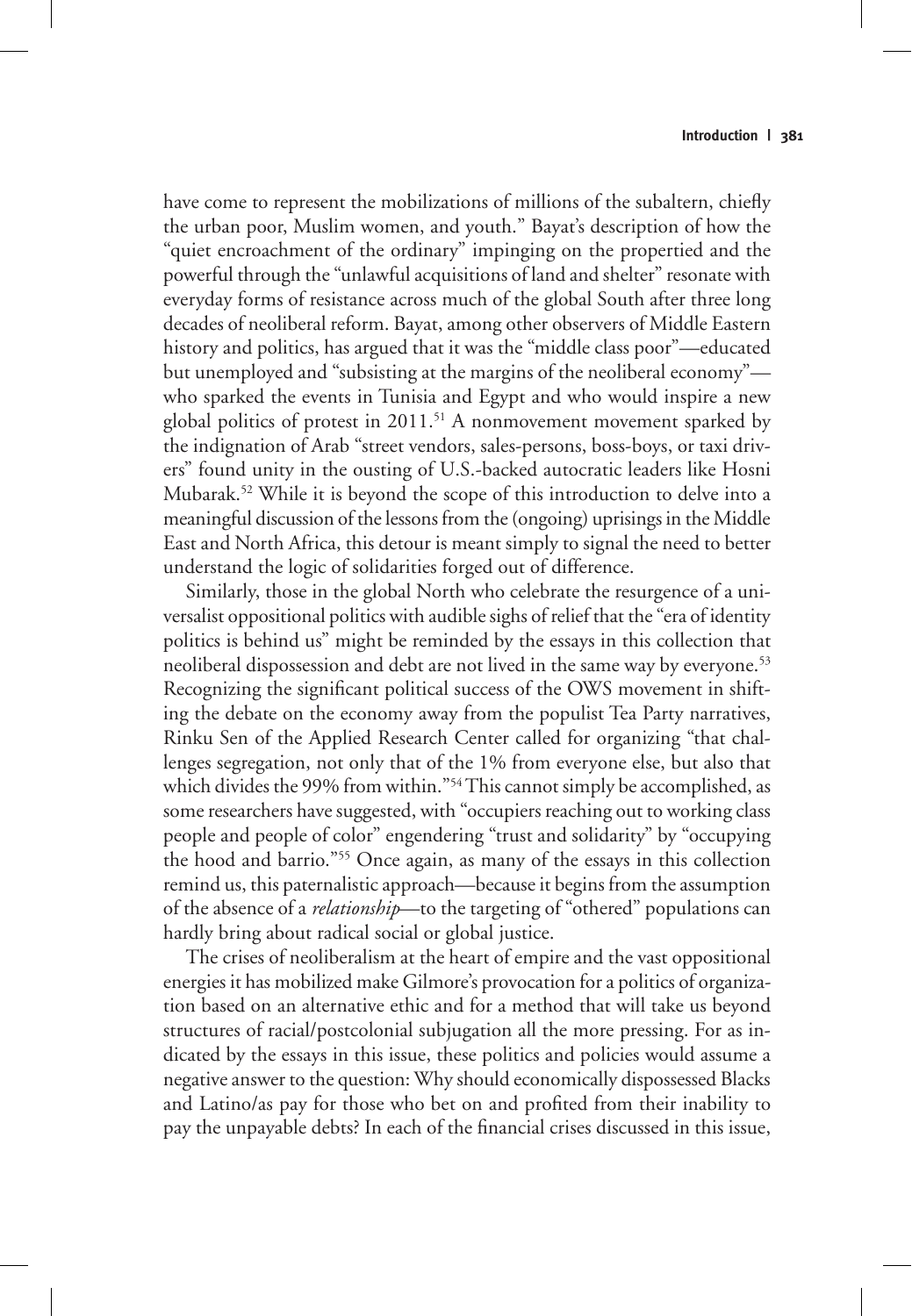we find that the blame has been placed on *persons* and *places* that, like Dana, have been produced by racial power/knowledge as marked by mental traits that render them unable to inhabit the economic, legal, and moral positions unique to the modern subject. An alternative ethics, the essays in this issue suggest, would have to necessarily focus on the very *relationship* and *capacity* arrested and denied by the tools of raciality—in particular by racial and cultural difference. From there, politics that acknowledges temporal and spatial differences, historical and geographic specificities could emerge, without "oblivion" or "consternation," while recognizing the unpayability of such debt. Without such attention to the productive yet violent effects of raciality, and the kind of comprehension of social and global difference it enables, it will be difficult to realize the kinds of solidarities necessary to sustain the organizing that Ruth Wilson Gilmore reminds us oppositional movements cannot do without.

#### **Notes**

We would like to thank Sarah Banet-Weiser for being a truly supportive and generous editor throughout this rather lengthy process; Jih-Fei Cheng (*AQ*'s managing editor) and Paula Dragosh (copy editor) for being extremely patient and accommodating; and last but not least we wish to express our gratitude to the anonymous reviewers whose comments and feedback helped structure and improve the essays in this collection. It goes without saying that we are grateful and, indeed, *indebted*, to all of the authors of these essays.

- 1. For John Locke (*Two Treatises on Government* [Cambridge: Cambridge University Press, 1988]), for instance, the household remains the last domain of patriarchal rule, where the patriarch enjoys full freedom, where both as master and as husband, the citizen obeys but has the obligation to protect and punish his own, namely, wife, children, and servants (or slaves). Indeed, neither Locke's system of reward and punishment (the law) nor Thomas Hobbes's artificial body (the state)—the juridicopolitical figures manufactured by the social contractors—would intrude in the household in such a way.
- 2. According to a number of studies on racial and ethnic disparities in the aftermath of the subprime crisis, it is a relatively uncontested fact that while non-Hispanic whites made up the majority of at-risk borrowers, African Americans and Latina/o borrowers were much more likely to experience foreclosure (one study found this rate to be 76 percent and 71 percent, respectively, compared with non-Hispanic whites). For more detailed discussion of this point, see James Carr, Katrin B. Anakar, and Michelle L. Mulcahy, "The Foreclosure Crisis and Its Impact on Communities of Color: Research and Solutions," White Paper, National Community Reinvestment Coalition, 2011, www.ncrc.org/resources/reportsand-research/item/665-white-paper-the-foreclosure-crisis-and-its-impact-on-communities-of-coloras, well as Wyly et al., this issue.
- 3. These include, among other strategies, financial "innovations" like the infamous "no income no jobs no assets" (NINJA) loans targeting women and communities of color. Karen Ho's rich ethnographic study of Wall Street sheds light on the specifics of such practices and the ways in which investment bankers claimed that "their ingenuity was finally breaking down barriers of race and class, which the traditional 'redlining' commercial was unable to do with his simple, 'vanilla' toolkit of conventional loans that lacked the advantage of global securitization." See Karen Ho, *Liquidated: An Ethnography of Wall Street* (Durham, N.C.: Duke University Press, 2009), 298–302.
- 4. Among other titles, see Roland Robertson, *Globalization: Social Theory and Global Culture* (London: Sage, 1992); Ulrich Beck, *Risk Society: Towards a New Modernity* (London: Sage, 1992); Anthony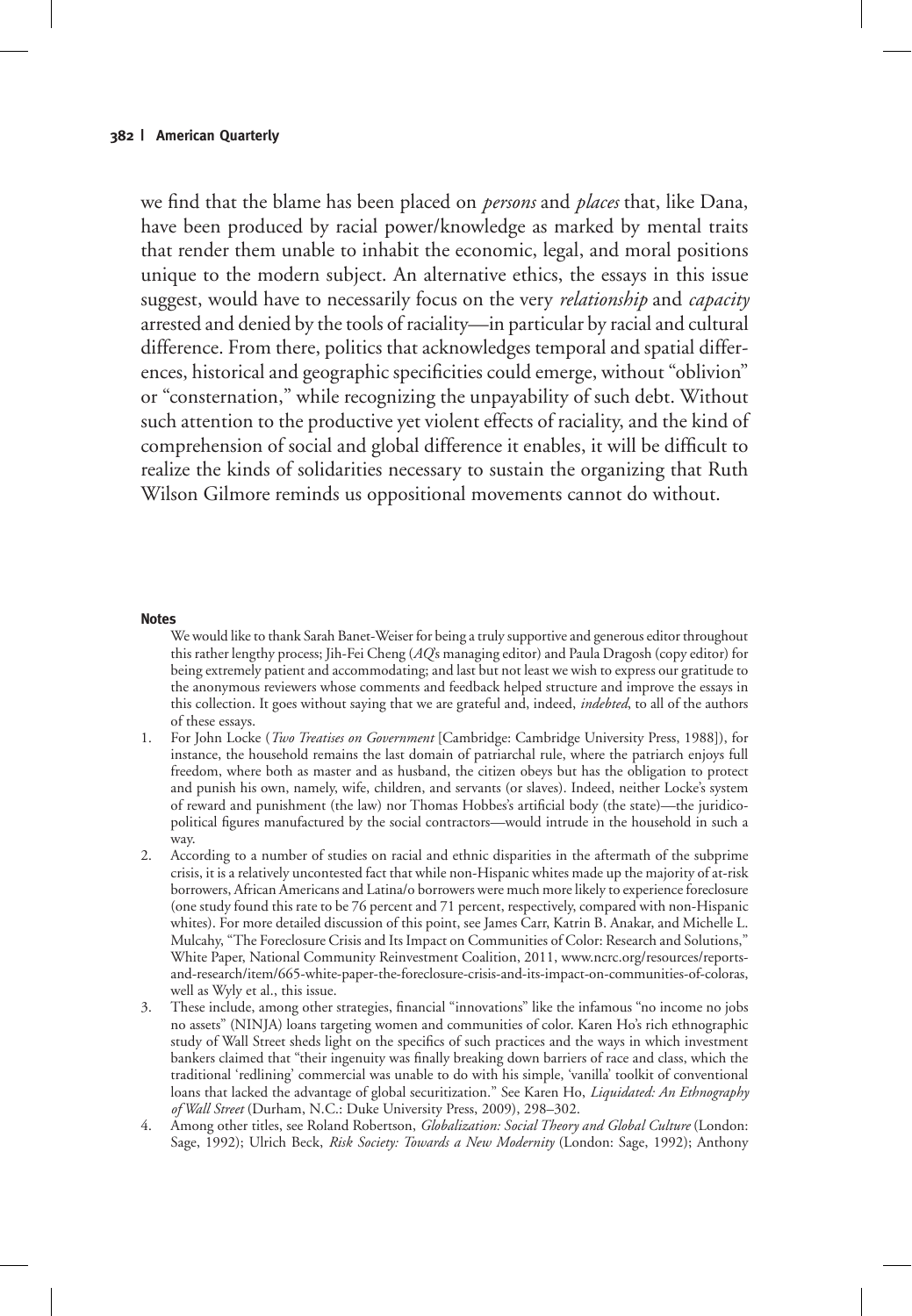Giddens, *The Consequences of Modernity* (Oxford: Polity, 1990); and the collection edited by Mike Featherstone, *Global Culture: Nationalism, Globalization, and Modernity* (London: Sage, 1990).

- 5. Edward Li Puma and Benjamin Lee, *Financial Derivatives and the Globalization of Risk* (Durham, N.C.: Duke University Press, 2004), 5.
- 6. Paula Chakravartty and Dan Schiller write about the dominant media's framing of the bank's logic, which continues to demand the privatization of profit and the socialization of loss. See Paula Chakravartty and Dan Schiller, "Neo-Liberal Newspeak and Digital Capitalism," *International Journal of Communication* 4, http://ijoc.org/ojs/index.php/ijoc. Dennis Kelleher, a financial reform activist, states that investment banks aggressively opposing regulatory intervention are quick to forget that they are "at the top . . . of the hierarchy of guilt" for the crisis (quoted in Annie Lowrey, "Facing Down the Bankers," *New York Times*, May 30, 2012, www.nytimes.com/2012/05/31/business/kelleher-leads-anonprofit-better-markets-in-fight-for-stricter-banking-rules.html?pagewanted=all).
- 7. Janet Roitman, *Fiscal Disobedience: An Anthropology of Economic Regulation in Central Africa* (Princeton, N.J.: Princeton University Press, 2005); Eric Helleiner, "The Strange Story of the Bush Administration and the Argentine Debt Crisis," *Third World Quarterly* 26.6 (2005): 951–69.
- 8. Millennial or "messianic" capitalism as discussed in Jean Comaroff and John Comaroff, "Millennial Capitalism: First Thoughts on a Second Coming," *Public Culture* 12.92 (2000): 301.
- 9. For more on the politics of debt revolts in response to microcredit lending schemes, see Ananya Roy, *Poverty Capital: Microfinance and the Making of Development* (New York: Routledge, 2010), chap. 5; and Julie Elyachar, *Markets of Dispossession: NGOs, Economic Development, and the State in Cairo* (Durham, N.C.: Duke University Press, 2005).
- 10. See, for instance, Lisa Lowe, *Immigrant Acts: On Asian American Cultural Politics* (Durham, N.C.: Duke University Press, 1996); Vicente Rafael, *White Love and Other Events in Filipino History* (Durham, N.C.: Duke University Press, 2000); and the collections: Lisa Lowe and David Lloyd, *The Politics of Culture in the Shadow of Capital* (Durham, N.C.: Duke University Press, 1997); Amy Kaplan and Donald Pease, *Cultures of United States Imperialism* (Durham, N.C.: Duke University Press, 1993).
- 11. As early as September 2007, Glen Beck on Fox was placing the blame on "illegal immigrant" home owners and pointing fingers at federal programs introduced in the Clinton administration promoting home ownership for minority communities, echoed across Fox News, Rush Limbaugh, the financial press, and across much of the online discussions. For more on dominant media discourse on the financial crisis, see Catherine Squires, "Bursting the Bubble: A Case Study of Counter-Framing in the Editorial Pages," *Critical Studies in Media and Communications* 28.1 (2011): 28–47.
- 12. Walter Mignolo, *Local Histories/Global Designs* (Princeton, N.J.: Princeton University Press, 2000).
- 13. Ananya Roy, *Poverty Capital: Microfinance and the Making of Development* (New York: Routledge, 2010), 218–19.
- 14. See David Harvey, *The New Imperialism* (Oxford: Oxford University Press, 2005).
- 15. David Harvey, *The Enigma of Capital* (London: Profile Books, 2010), 1.
- 16. Ibid., 4.
- 17. See Harvey, *New Imperialism*, 146.
- 18. Harvey, *Enigma of Capital*, 17.
- 19. David Graber, *Debt: The First 5,000 Years* (Brooklyn: Melville House, 2011).
- 20. Robert Ezra Park, *Race and Culture* (New York: Free Press, 1950). To be sure, old and recent accounts of the political also rehearse this view that, in the absence of moral ties, violence rules human relationships; this is the case in Carl Schmitt's definition of the political in terms of a distinction between friend and enemies, in Jacques Derrida's elaboration of hospitality as a choice in face of the arrival of the stranger, and even in Giorgio Agamben's description of "bare life" as one stripped of a moral claim (the one that can be killed but not sacrificed). See Carl Schmitt, *The Concept of the Political* (Chicago: University of Chicago Press, 2007); Jacques Derrida and Ann Dufourmantelle, *Of Hospitality* (Stanford, Calif.: Stanford University Press, 2000); and Giorgio Agamben, *Homo Sacer: Sovereign Power and Bare Life* (Stanford, Calif.: Stanford University Press, 1998).
- 21. For an elaboration of the view of how the racial transmutates the colonial, see Denise Ferreira da Silva, "Before Man: Sylvia Wynter's Rewriting of the Modern Episteme," in *The Realization of Living: Sylvia Wynter and Being Human*, ed. Katherine McKittrick (Durham, N.C.: Duke University Press, forthcoming).
- 22. For an elaboration of how the analytics of raciality produces the racial subaltern subject as an ontoepistemological figure defined by the logic of obliteration, how transcendentality (and its principles of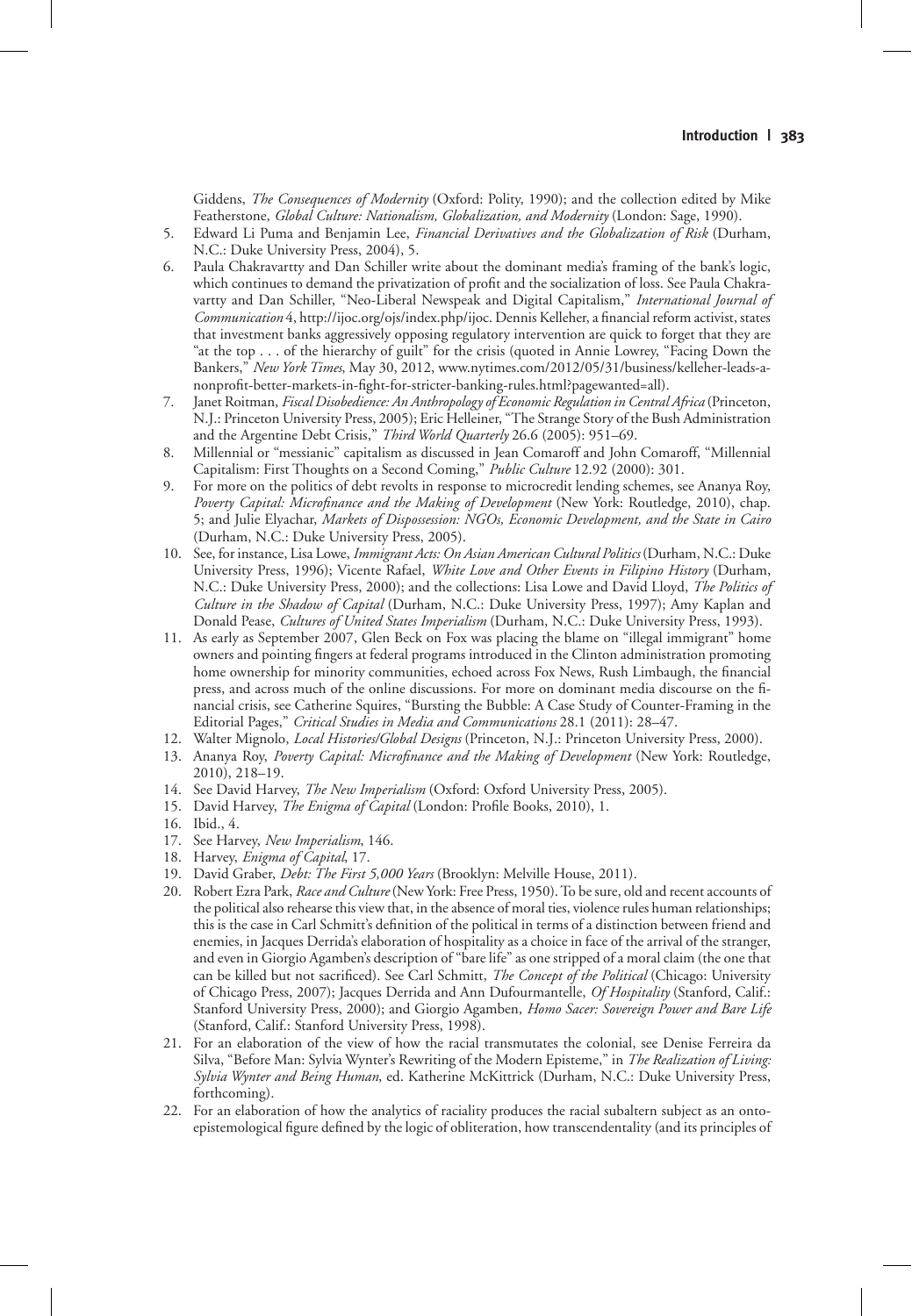universality and historicity) and self-determination are deployed to describe the post-Enlightenment European/white *persons* and *places*, see Denise Ferreira da Silva, *Toward a Global Idea of Race* (Minneapolis: University of Minnesota Press, 2007).

- 23. Such an effect is also reproduced in what Barnor Hesse sees as modern philosophers' refusal to recognize the deep racial (because referents of the colonial) character of modernity's favored self-description ("Racialized Modernity: An Analytics of White Mythologies," *Ethnic and Racial Studies* 30.4 [2007]: 643–63).
- 24. C. L. R. James, *The Black Jacobins* (New York: Vintage Books, 1989); Frantz Fanon, *The Wretched of the Earth* (New York: Penguin Classics, 2001); and Cedric Robinson, *Black Marxism: The Making of the Black Radical Tradition* (London: Zed Books, 1983).
- 25. Manu Gowswami, *Producing India: From Colonial Economy to National Space* (Chicago: University of Chicago Press, 2004). Relevant to our argument here, see the introduction and chapter 1.
- 26. Tsing is responding to Harvey's previous writings, but her point is no less relevant in terms of pointing out "the heterogeneity of capitalism at every moment of time." See Anna Lopenhaupt Tsing, *Friction: An Ethnography of Global Connection* (Princeton, N.J.: Princeton University Press, 2005), 75–77.
- 27. Ibid. This brings to mind Arjun Appadurai's essay on the layers of history that shape the "spectral" quality of real estate speculation in ethno-linguistically and class-fractured globalized cities like Mumbai. Describing a more complex and contested process of no less violent a process of accumulation, Appadurai writes: "To speak of spectrality in Bombay's housing scene moves us beyond the empirics of inequality into the experience of shortage, speculation, crowding and public improvisation. It makes the space of speculation and specularities, empty scenes of dissolved industry, fantasies of urban planning, rumors of real estate transfers, consumption patterns that violate their spatial preconditions, and bodies that are their own housing ("Spectral Housing and Urban Cleansing: Notes on Millennial Mumbai," *Public Culture* 12.3 [2001]: 635).
- 28. Roy, *Poverty Capital*, 114–15.
- 29. Achille Mbembe, "Necropolitics," *Public Culture* 15.1 (2003): 11–40.
- 30. We recognize the explanatory advantages of concepts such as racism, race consciousness, and even coloniality of power. See Anibal Quijano, "Coloniality of Power, Eurocentrism, and Latin America," *Nepantla: Views from the South* 1.3 (2000): 533–80. All of these concepts attempt to show how colonialism and (its attendant) slavery have performed a crucial work of power—in particular economic but also political—for a political (juridical, economic, and symbolic) configuration that defines itself by the opposite principles. What this framing of raciality does, however, is to show that exclusion and unfreedom have been more than necessary (for primitive or "spectacular" accumulation) or expedient aspects subcontracted to the others of Europe/whiteness. Raciality, as the naming of a productive assemblage enables the ethical demand that these "others of Europe" be done away with so that reason and freedom—embodied in the European/white being—can flourish in the stage of world history.
- 31. For an example of the effects of deployment of differential inclusion, see Yen Le Espiritu, *Home Bound: Filipino American Lives across Culture, Communities, and Countries* (Berkeley: University of California Press, 2003).
- 32. Charles Murray, *Coming Apart: The State of White America (1960–2010)* (New York: Crown Forum, 2012); Theda Skocpol and Vanessa Williams, *The Tea Party and the Remaking of Republican Conservatism* (Oxford: Oxford University Press, 2012).
- 33. G. W. F. Hegel, *The Philosophy of History* (New York: Wiley Book, 1899), 96.
- 34. This argument is developed in Silva, *Toward a Global Idea of Race*; and Denise Ferreira da Silva, "No-Bodies: Law, Raciality, Violence," *Griffith Law Review* 18.2 (2009): 212–36.
- 35. Sylvia Wynter, "Unsettling the Coloniality of Being/Power/Truth/Freedom: Toward the Human, After Man, Its Overrepresentation—an Argument," *CR: The New Centennial Review* 3.3 (2003): 257–337.
- 36. Vijay Prashad, *The Darker Nations: A People's History of the Third World* (New York: New Press, 2008), 210–14.
- 37. Lisa Duggan, *The Twilight of Equality? Neoliberalism, Cultural Politics, and the Attack on Democracy* (Boston: Beacon, 2004); Nicholas Rose and Peter Miller, *Governing the Present: Administering Economic, Social, and Personal Life* (New York: Polity, 2008).
- 38. Greg Gradin, *Empire's Workshop: Latin America, the United States, and the Rise of the New Imperialism*  (New York: Holt, 2010), 171–73.
- 39. Mitchell's term is useful in shedding light on the false distinction that was made even by critics of U.S. Empire in this period, that contrasted the globalizing power of capitalism with the "tribal particular-